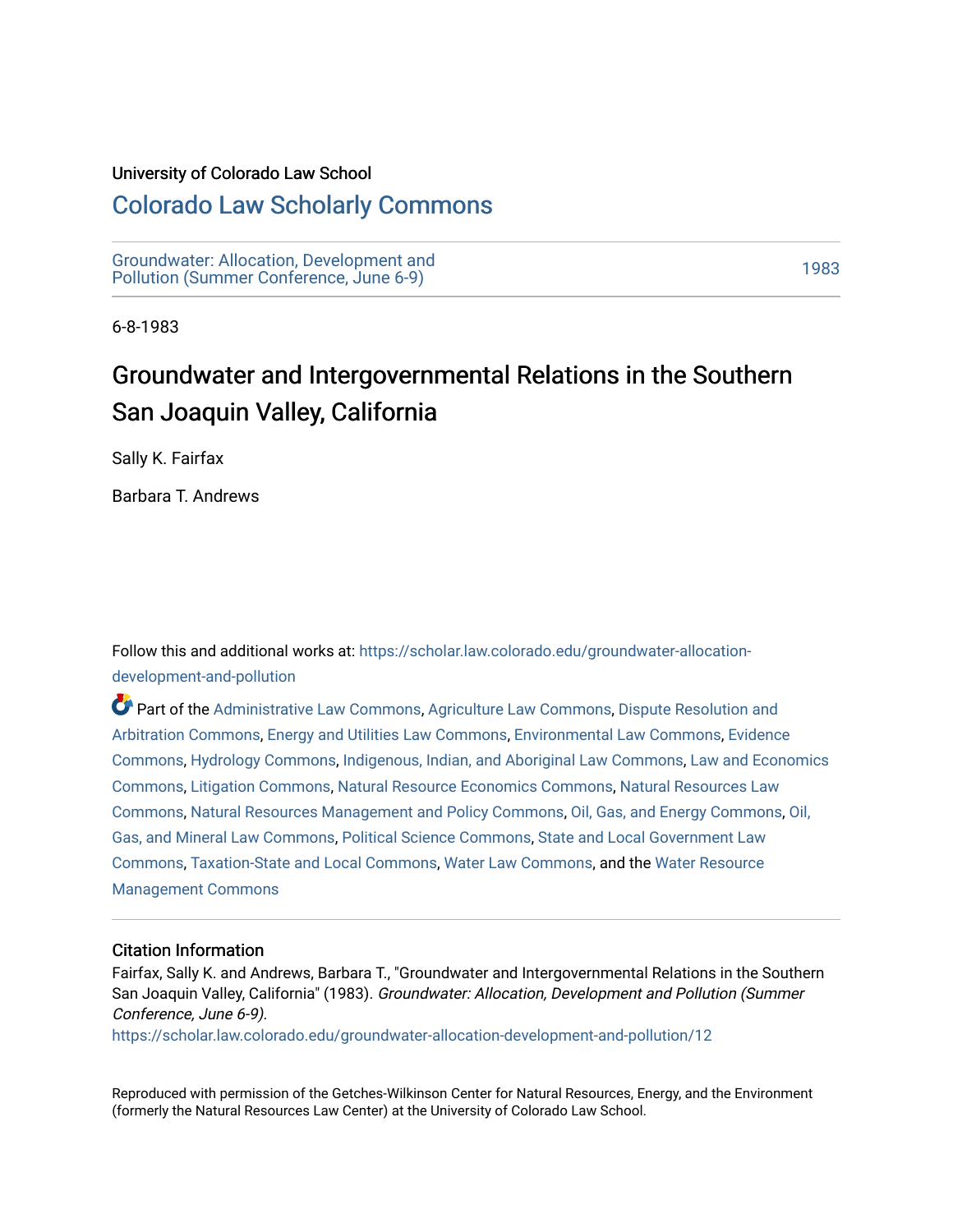

Sally K. Fairfax & Barbara T. Andrews, *Groundwater and Intergovernmental Relations in the Southern San Joaquin Valley, California*, *in* GROUNDWATER: ALLOCATION, DEVELOPMENT AND POLLUTION (Natural Res. Law Ctr., Univ. of Colo. Sch. of Law 1983).

Reproduced with permission of the Getches-Wilkinson Center for Natural Resources, Energy, and the Environment (formerly the Natural Resources Law Center) at the University of Colorado Law School.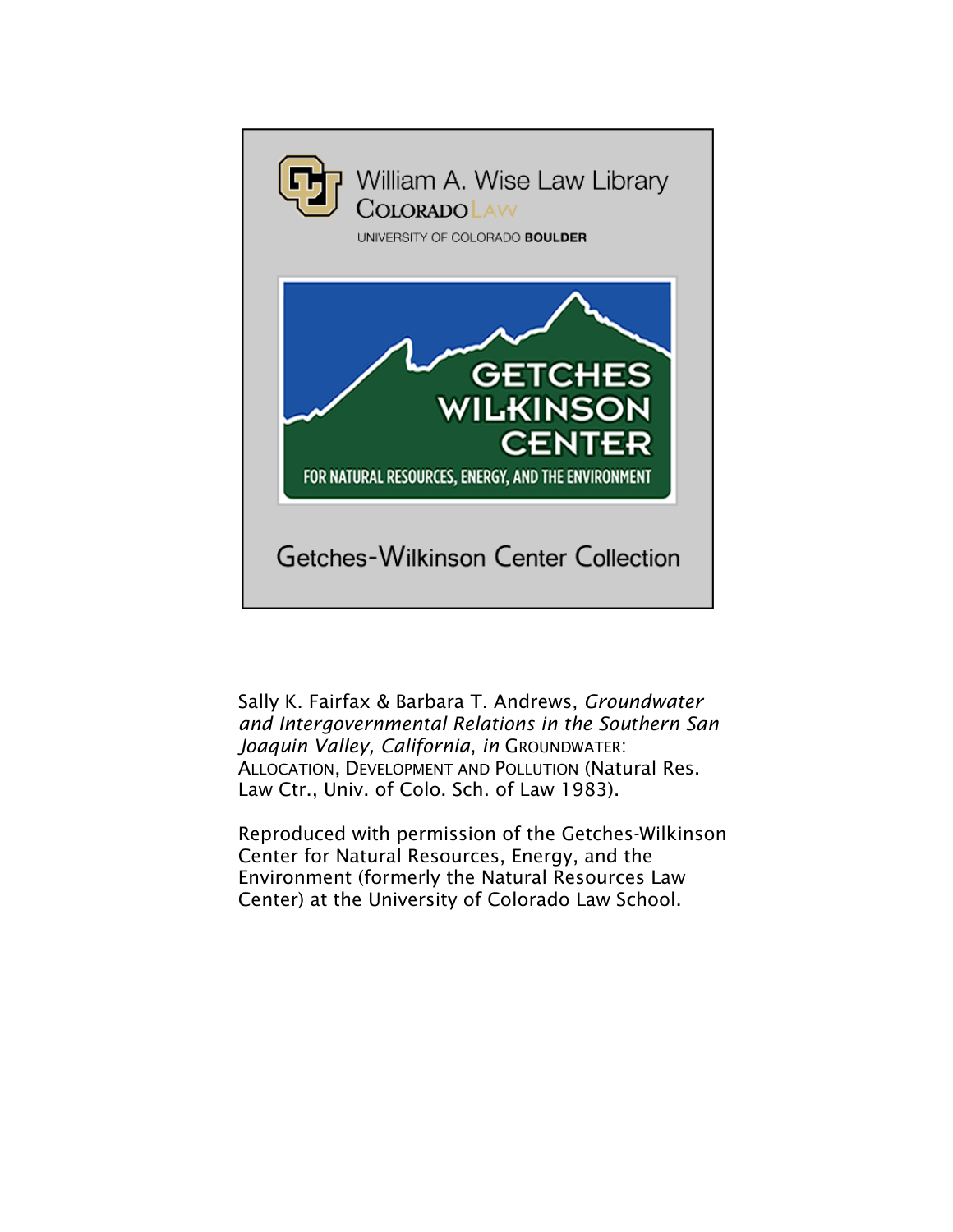# GROUNDWATER AND INTERGOVERNMENTAL RELATIONS IN THE SOUTHERN SAN JOAQUIN VALLEY, CALIFORNIA

by

Sally K. Fairfax College of Natural Resources University of California Berkeley

 $\sqrt{ }$  and

Barbara T. Andrews Davis, Graham & Stubbs Denver

GROUNDWATER: ALLOCATION, DEVELOPMENT AND POLLUTION

Natural Resources Law Short Course

Natural Resources Law Center University of Colorado School of Law Boulder, June 6-9, 1983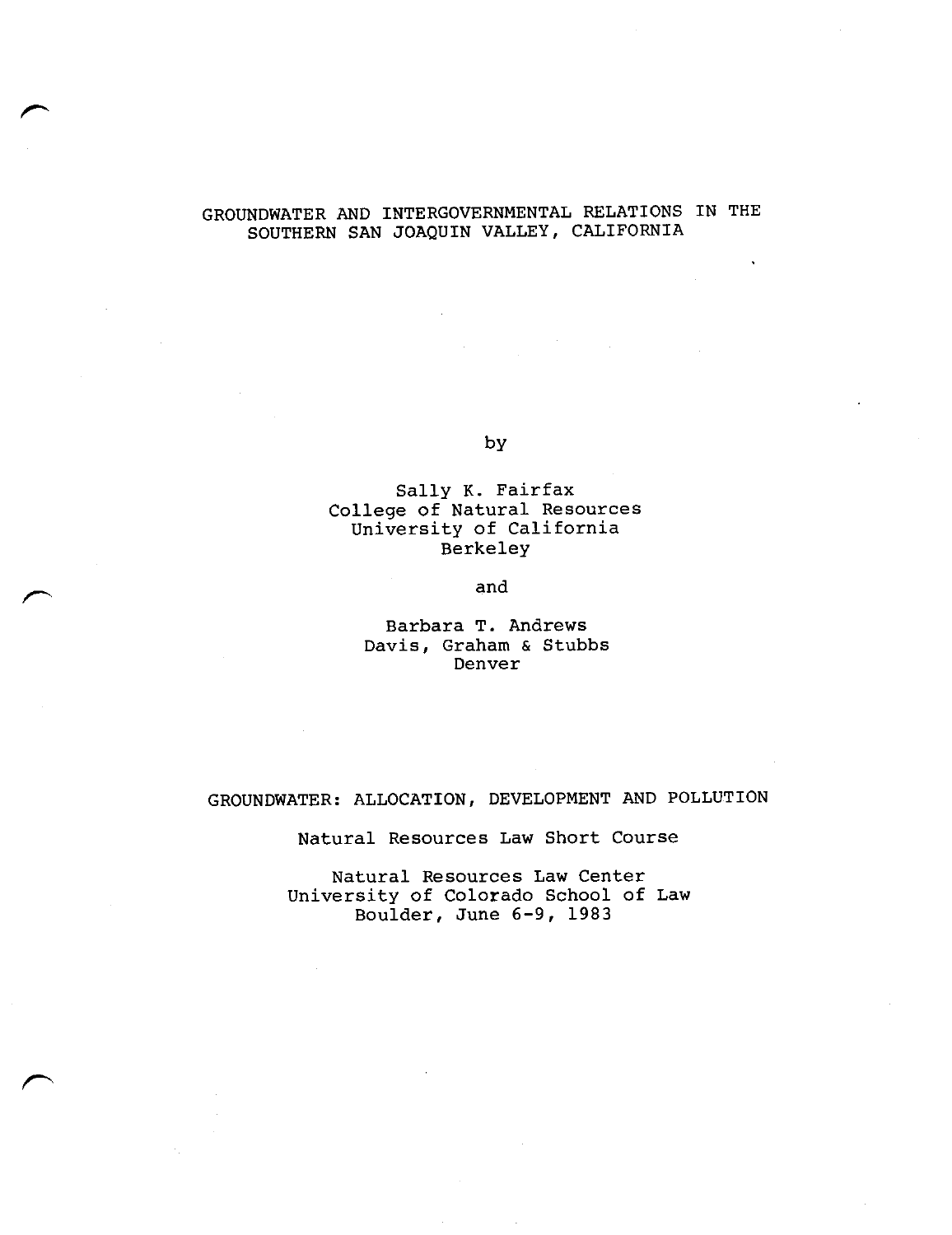$\label{eq:2.1} \frac{1}{\sqrt{2}}\int_{0}^{\infty}\frac{1}{\sqrt{2\pi}}\left(\frac{1}{\sqrt{2\pi}}\right)^{2\alpha} \frac{1}{\sqrt{2\pi}}\int_{0}^{\infty}\frac{1}{\sqrt{2\pi}}\left(\frac{1}{\sqrt{2\pi}}\right)^{\alpha} \frac{1}{\sqrt{2\pi}}\int_{0}^{\infty}\frac{1}{\sqrt{2\pi}}\frac{1}{\sqrt{2\pi}}\frac{1}{\sqrt{2\pi}}\frac{1}{\sqrt{2\pi}}\frac{1}{\sqrt{2\pi}}\frac{1}{\sqrt{2\pi}}\frac{1}{\sqrt{2\pi}}$  $\sim$ 

- -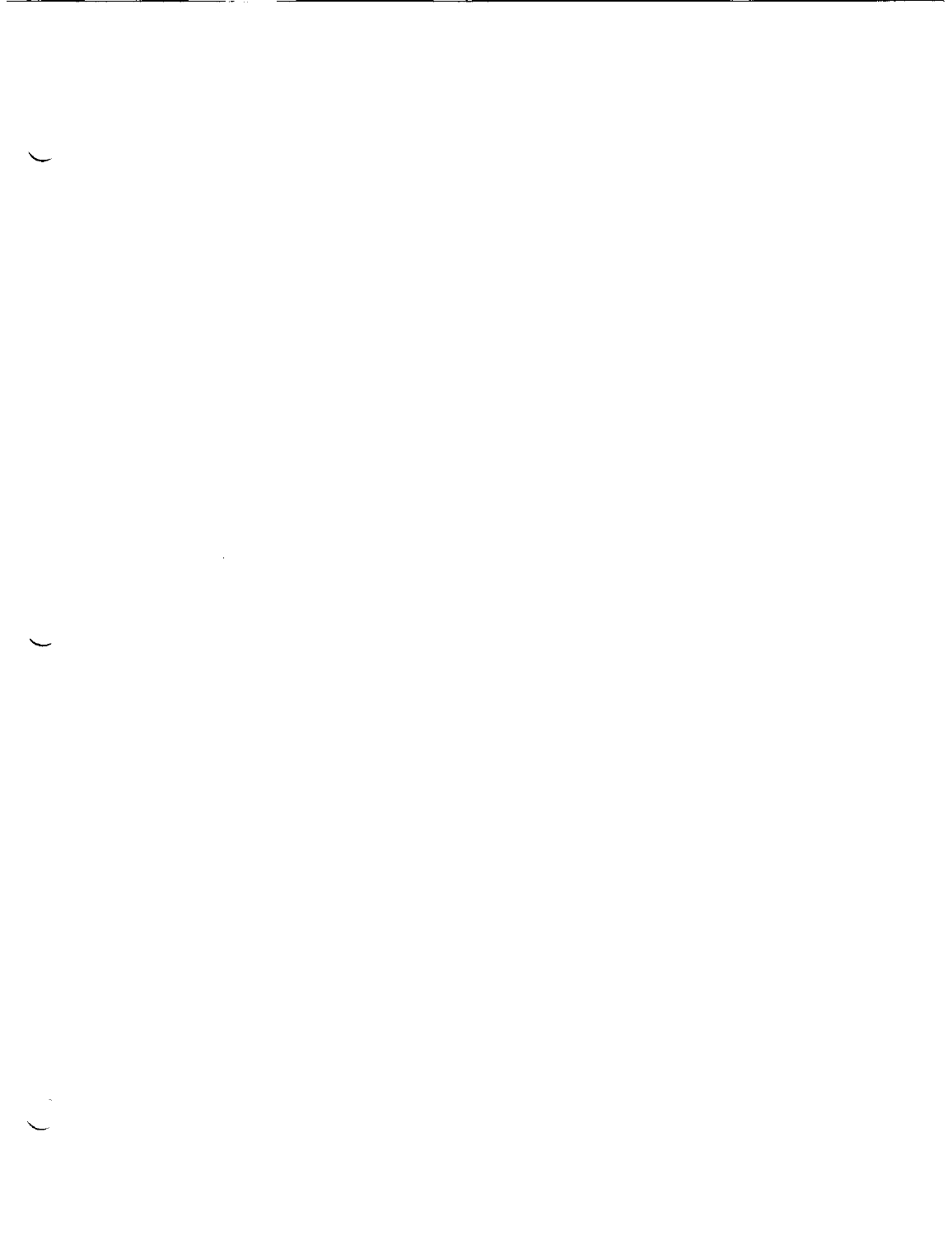# "Groundwater and Intergovernmental Relations in the Southern San Joaquin Valley, California"

#### I. Introduction: Groundwater ("GW") Management in the Southern San Joaquin Valley ("SSJV")

#### A. Purpose of Presentation: To Dispel Myths

Our goal is not to advocate general or specific GW management outcomes, but to explore institutional complexities of the SSJV which we believe have been inadequately analyzed in public policy debates thus far. We will therefore focus on three simplifying and inaccurate myths.

Myth #1: Groundwater is not managed in the SSJV.

Myth #2: The federal and state governments play a minor role in GW use in the SSJV.

Myth #3: There is no question that GW use should be more heavily regulated in the SSJV.

#### B. Location and General Physiographic Features of the SSJV (Tulare Basin); 4 General Subregions

Despite the conventional wisdom regarding North vs. South alignments in California water politics, the southern half of this agriculturally-oriented valley is split into policy-significant subparts. Key differentiating factors include surface water availability and price; GW availability, rechargeability and depth; and land ownership and land use patterns.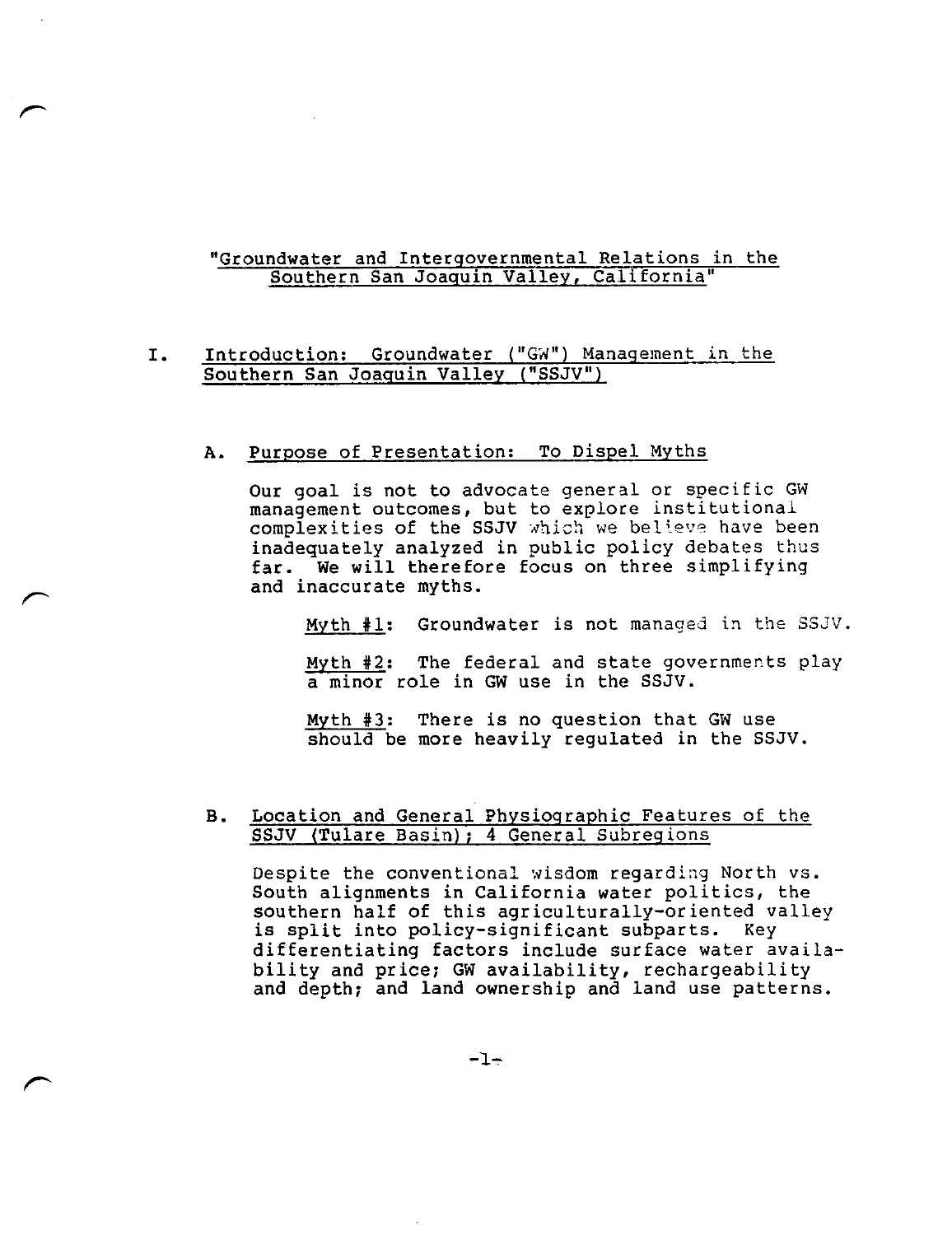#### C. Significance of the SSJV as a Case Study in GW Use

We plunge into this complex geographical region because water in the SSJV constitutes a major resource sustaining a highly productive agricultural economy, and is a major challinge for state land and water policymakers.

- 1. The SSJV is a significant state, national and international center of agricultural productivity.
	- a. 3.8 million acres of irrigated farmland produce diverse specialty and staple crops.
	- b. All four SSJV counties rank in California's top ten in agricultural production. Three counties (Fresno, Kern and Tulare) rank in the nation's top five; Fresno County as a separate country would rank 12th or 13th in world.
	- c. The SSJV is the major reason why California leads the U.S. in production of 40 crops: the State's top industry generated \$14 billion in 1982 (about three times that amount if industries related to agriculture are included).
- 2. SSJV agriculture is a major water consumer in California and a major source of imbalance in the State's water system.
	- a. Agriculture (statewide) accounts for 85-90% of all water consumed in California.
	- b. The SSJV accounts for about 30% of all water consumed in California, and generates only 9% (7 maf) of the State's supply.
	- c. The SSJV accounts for about 1.1 maf, or approximately 50%, of the State's 2.2 maf total annual overdraft.
	- d. GW use in the *SSJV* varies in close relationship with surface water availability (compare 1975: *SSJV* water use was 46% surface water, 54% GW; with 1977 (drought year) when water use was 16% surface water, 84% GW).

 $-2-$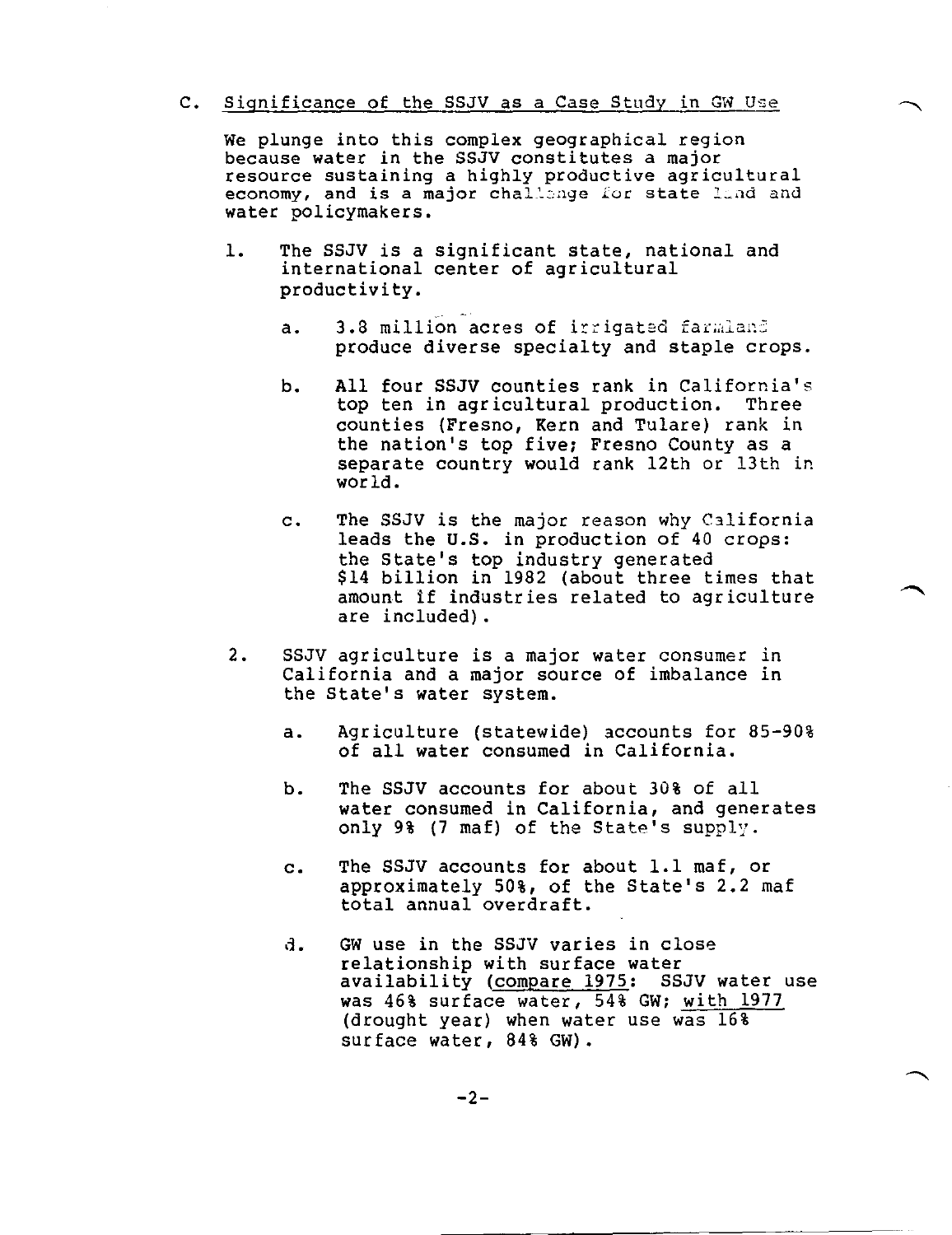# D. Four Major Conclusions from Our Study

- 1. Depending upon one's priorities, GW may not be optimally managed in the SSJV, but it is not unregulated. GW is widely recognized among local districts as an integral part of the Valley's water programs.
- 2. All three levels of government, and many private parties (including but by no means limited to agricultural interests), play a role in the Valley's water management picture.
- 3. GW management in the SSJV results from the cumulative efforts of local institutions to respond to diverse natural factors, historical situations, land-use and economic conditions, and state and federal water programs.
- 4. While justification for more direct or comprehensive conservation/management efforts may exist, any call for or design of new initiatives must proceed in light of the present situation: (1) many governmental entities directly and consciously influence GW use in the SSJV and sometimes directly manage it; (2) nearly all of those entities have significant, presently unexercised authority to manage GW further.

#### E. Two Basic Observations Underlie Our Conclusions

1. Despite the fact that surface water is highly regulated in California while GW apparently is not, the two water sources are inseparable hydrologically, politically, economically and in an overall management perspective. (We emphasize this point because in California the debate over Valley GW minimizes or ignores the interconnections.)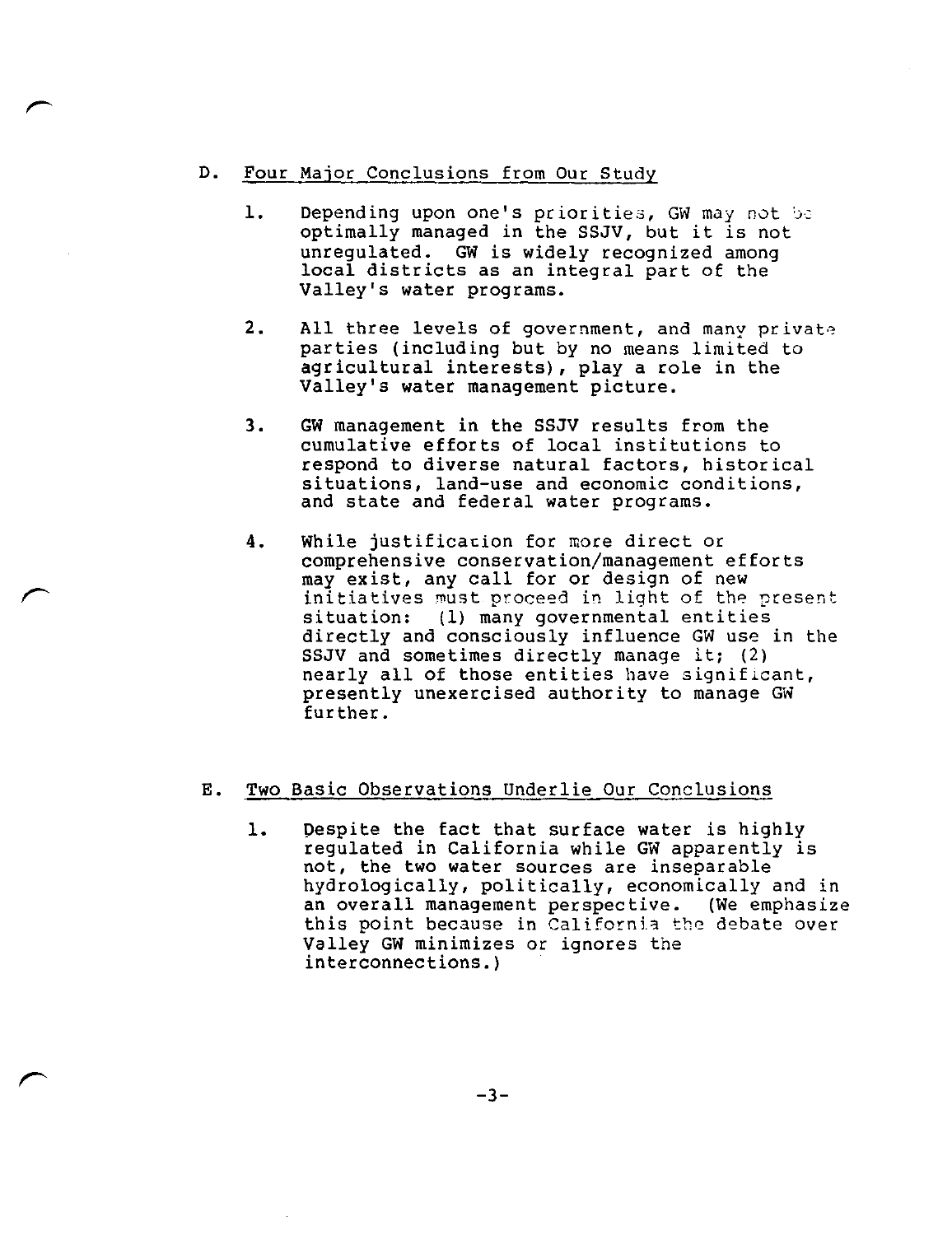- a. California's extensive surface water transport and delivery systems were initiated in large part to solve OW overdraft problems.
- b. GW use is closely controlled by surface water availability, price and other management factors; thus, surface water delivery organizations are unavoidably in the GW business.
- 2. The local management institutions in the SSJV are numerous and diverse; with varying degrees of sophistication and premeditation they are engaged in efforts to reduce GW pumping, recharge aquifers, and stretch available supplies as widely as possible, particularly on a short-term basis.
	- a. Interdistrict relations are characterized by a complex and dynamic mixture of heated competition and opportunistic cooperation to secure the best "water deals" possible for individual district members.
	- b. The local districts' first loyalty is to their members. They cooperate only when it is in their mutual best interests to do so.

#### F. Format of Presentation: Three Parts

- i. General introduction to the local, state and federal water institutions affecting GW in the SSJV (BTA).
- 2. Brief case study of unusual experience of Fresno Irrigation District (FID) which illustrates the numerous variables influencing GW management in the SSJV (SKF).
- 3. A brief discussion of the factors which are likely to affect future institutional arrangements in the area (BTA).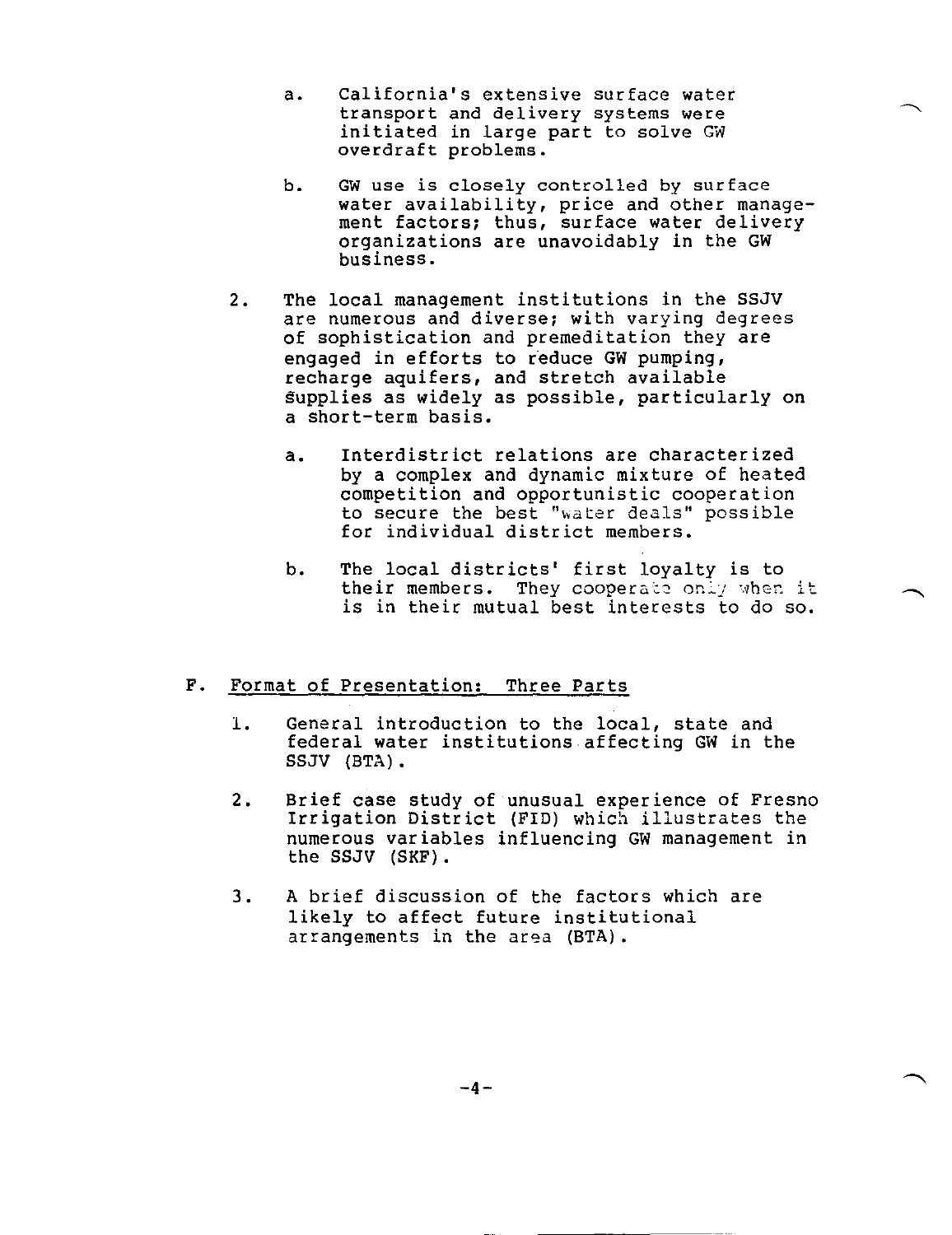#### II. Basic Institutions Affecting GW in the SSJV

#### A. Major Requlatory Institutions

1. Surface Water Allocation.

Both riparian and appropriative rights are honored in California. The latter are administered through the permit system of the State Water Resources Control Board (SWRCB); the former are governed by common law. In the SSJV, however, water project contracts are the dominant form of water entitlement. They are administered by the U.S. Bureau of Reclamation for federal water projects, and by the California Department of Water Resource: (DWR) for the State Water Project (SWP). Surface water allocation in the SSJV is thus determined by a combination of SWRCB permit requirements, common law riparian rights, and, predominantly, state and federal water project pricing and distribution policies.

- a. Riparian rights in California have priority over appropriative rights. All rights are limited by the criterion of "reasonable beneficial use" under Article X, 3 2 of the California Constitution.
- b. An appropriative permit system has been operative since 1914. The trend has been a steady increase in the requirements governing the granting of permits, and in the regulation of allocations under permits. Early on, review was confined to the availability of water for appropriation, the existence of a beneficial use, and a limited public interest test. Modern permits include extensive terms and conditions, reservation of administrative jurisdiction for reconsideration of permits, and, most recently, a "public trust" criterion. The latter development suggests that the prior appropriation doctrine in California may be evolving away from a firm notion of property rights, toward one of permits as "usufructuary licenses," subject to possible revocation if the SWRCB or the courts later determine that the "public trust" has been adversely affected.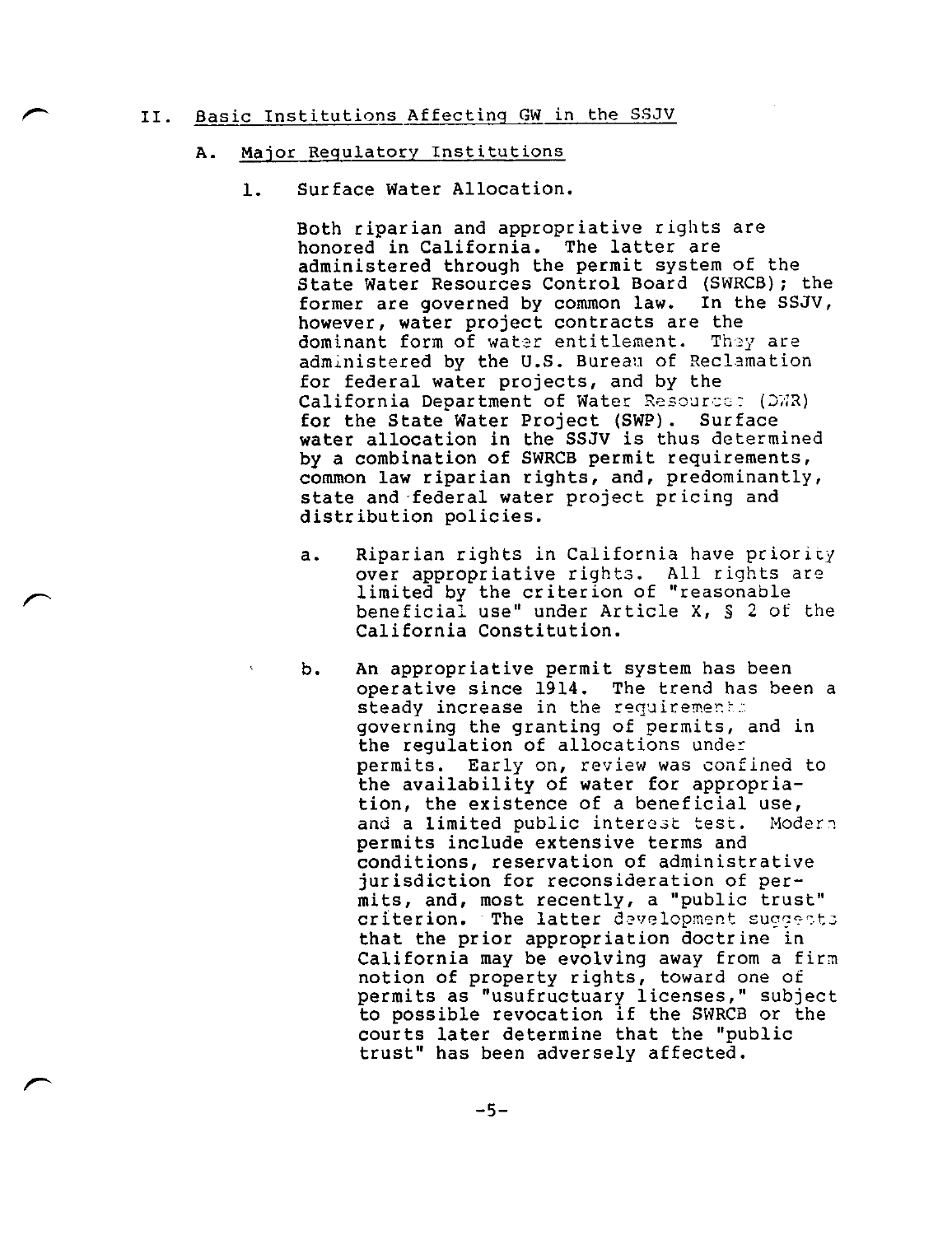- c. Water project contract rights are held by local districts or by state and federal project builders. Their existence softens the SWRCB's regulatory impact, since their effect is to substitute project allocation policies for state water rights restrictions. In addition, the state and federal projects differ significantly in their water allocation policies (these policies will be discussed in the "Management Institutions" section, below).
- 2. Groundwater Allocation.
	- a. GW rights in California are controlled primarily by the courts and some local districts; they are not integrated into the SWRCB's surface water allocation system. Several local basins have been adjudicated (southern coastal region), and special GW management districts have been enacted (southern coastal region, Ventura County, Sierra Valley/Long Valley), but none occur in the SSJV. Rights to GW in the SSJV are poorly understood due to widespread overdraft, disincentives to enforcement, and uncertain application of three poorly integrated doctrines:
		- (i) "Correlative rights" in overlying landowner (superior to appropriative);
		- (ii) Appropriative rights in "surplus" GW;
		- (iii) Prescriptive rights in overdrafted basins.
	- b. Court action is avoided in the Valley due to vast extent of the aquifer: a suit between a small number of water users could result in an unmanageable adjudication which, in the users' view, could work to everyone's detriment by reducing and permanently regulating all pumping.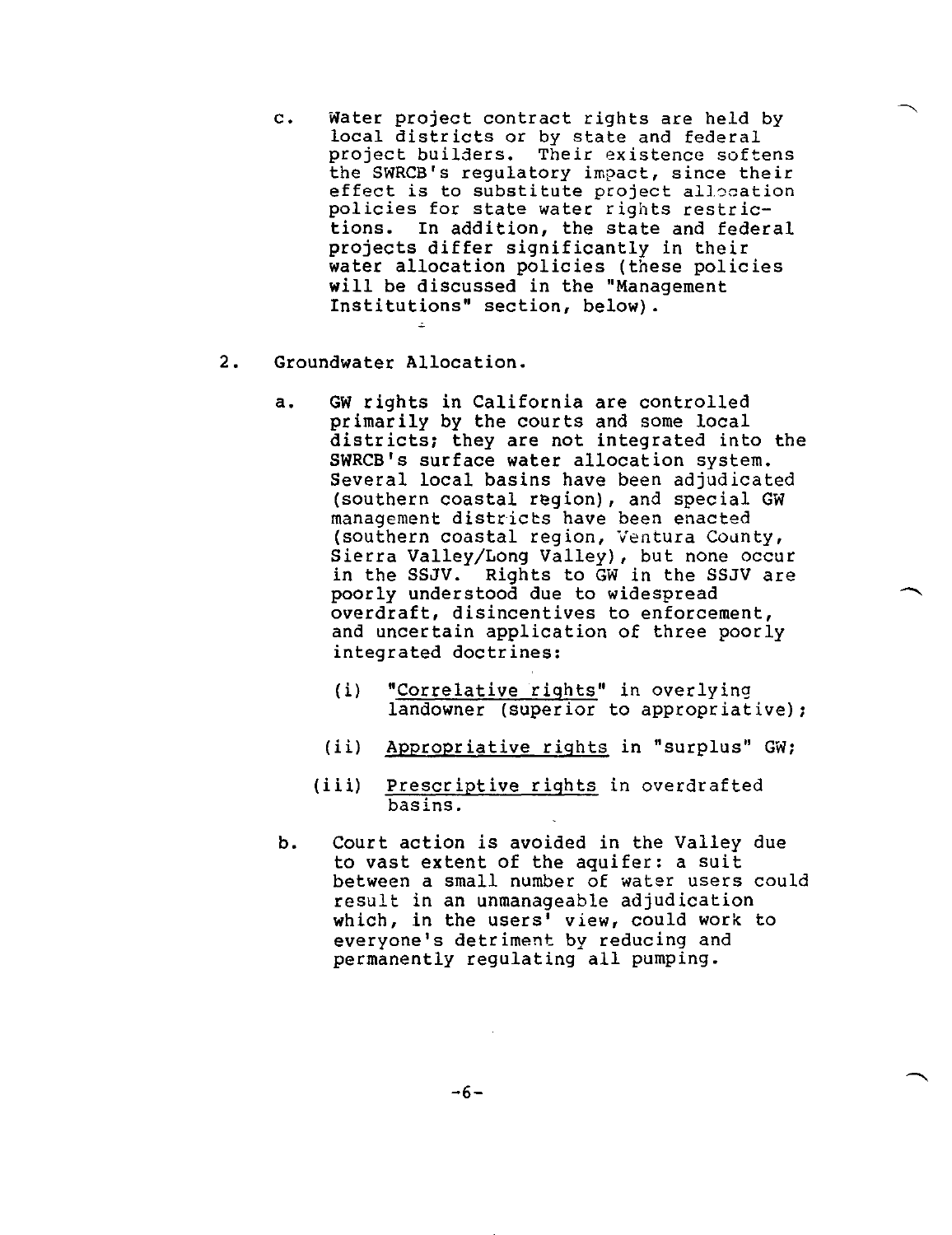- c. The factors most directly influencing Gw use in the SSJV are the costs of pumping and surface water. Pumping costs vary with the depth of the well, and in their relationship to the cost of other locally available supplies. Surface water costs vary with the water purveyor, as discussed below.
- d. The SWRCB has some authority over GW allocation but it is limited and highly controversial. Most of what exists is unexercised.
	- (i) The SWRCB has no direct authority over percolatng GW; its jurisdiction is defined in terms of surface water and water flowing in "underground streams."
	- (ii) A 1928 amendment to the California Constitution (Art. X, § 2) limits all water rights in the State, including GW, to "reasonable beneficial use;" anyone can sue to enforce, including the SWRCB (see, e.g., Cal. Water Code  $$275$ .
	- (iii) Other possibilities (unexercisei authority) include requiring surface water conservation, reduced GW pumping, or GW management plans as conditions in surface water appropriative permits.
	- (iv) The SWRCB does exercise present authority to encourage local GW management; for example, it approves permits to store surface water underground -- specifically designated as a beneficial use under the California Water Code.
- 3. Water quality regulation.

Water quality regulation in the SSJV is more prominent in surface water than GW.

> a. In 1967 the SWRCB was given the authority to regulate water quality through the water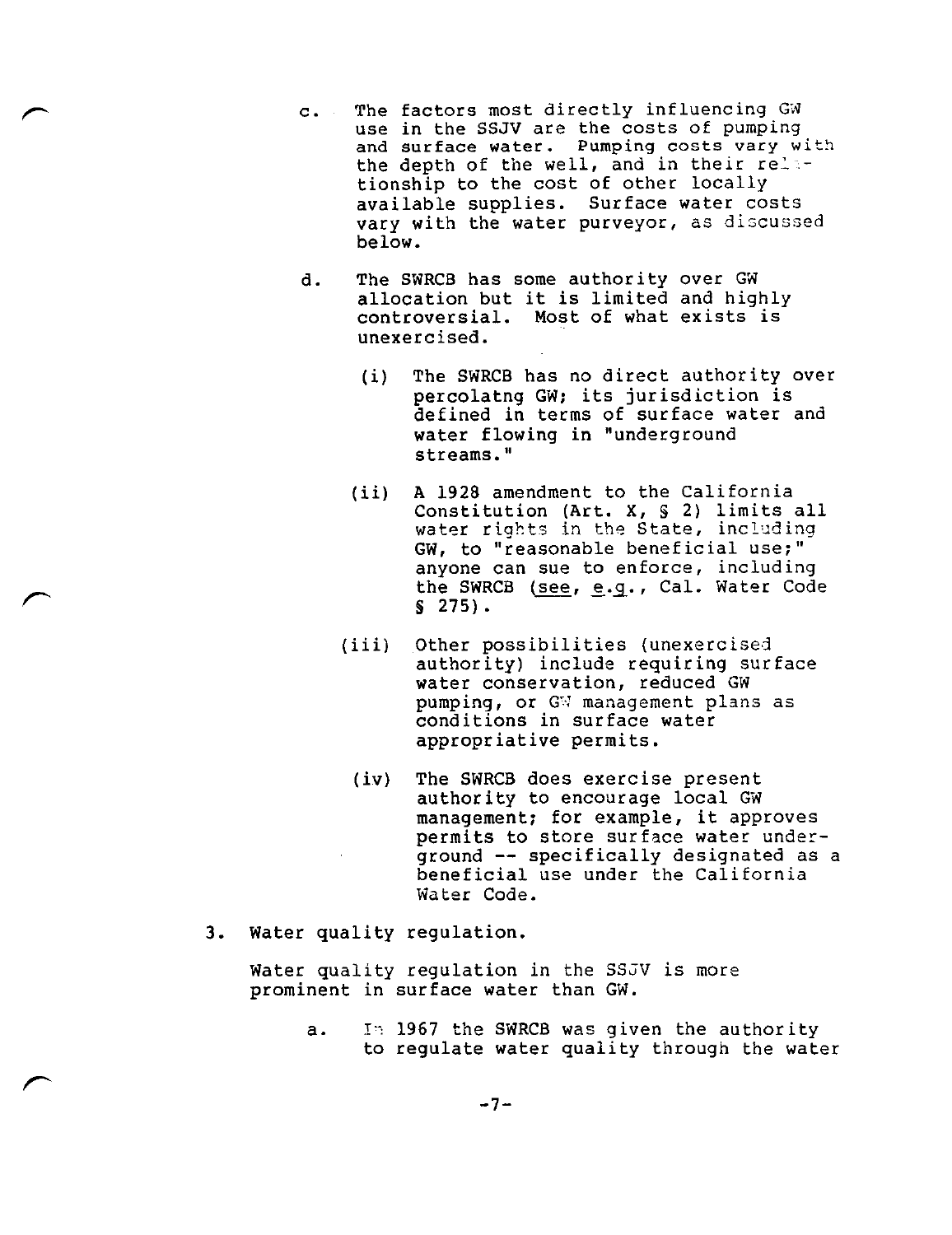rights permitting process. It typically exercises this authority by limiting water rights allocations or by requiring releases from storage reservoirs. The SWRCB also administers the federal National Pollutant Discharge Elimination System (NPDES); however, point sources of pollution are not nearly as prevalent as nonpoint sources in the agricultural SSJV.

- b. Under the California Water Code, the SWRCB has authority to initiate GW adjudiciations in basins experiencing an imminent threat to GW quality. This authority is limited and has never been exercised.
- c. The SWRCB's regional water quality control boards have the authority to prescribe well standards, and require localities to adopt well ordinances, to protect water quality. This authority has been sparingly exercised in the SSJV (one exception is the City of Bakersfield).
- d. Under the Safe Drinking Water Act, the U.S. Environmental Protection Agency could play a role by declaring certain areas, such as the City of Fresno, as "sole source acuifers." Thus far the agency has not done so.
- e. Less explicit authority under the Federal Water Pollution Control Act (Section 208 planning) has been exercised to a limited extent, to achieve voluntary, local "master agreements" directed toward integrating water quality and water management goals.

#### B. The Management Institutions

The dominant institutions in the SSJV are surface water development and distribution agencies.

- 1. Local water districts.
	- a. Types and governance.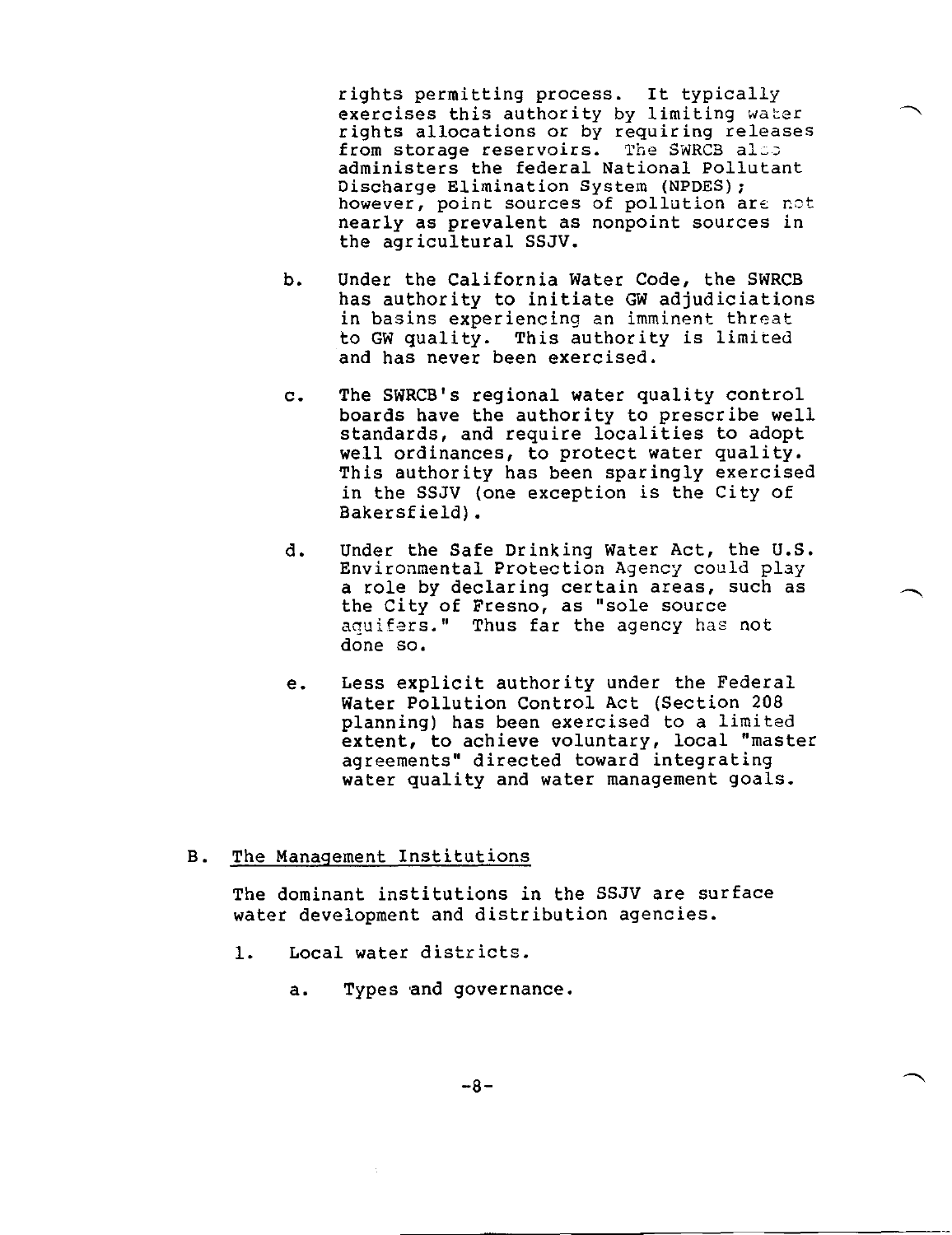- (i) The dominant district types in the SSJv are traditional agricultural surface water suppliers (irrigation districts, California water districts, water storage districts).
- (ii) The major distinction between the types of districts is political control (land-based vs. member-based voting). The districts are not usefully distinguished by water management authorities or practices.
- b. GW management authorities vary from district to district, as does implementation (again, however, the type of district has little to do with GW management activity). Recharge programs depend largely on the availability of "cheap" surplus water; regulatory efforts are tied to the careful arrangement of water deliveries under contracts held by the districts.
	- (i) The districts directly own and control the water rights on four federally developed Sierran rivers (Kings, Kaweah, Tule, Kern); the districts hold contracts with the state and federal projects which draw from the San Joaquin River and northern California sources.
	- (ii) The local districts coordinate ad hoc and more durable arrangements among themselves.and their water suppliers, typically voluntary, to accomplish surface water exchanges, conjunctive use programs, water quality control and other local GW management goals.
	- (iii) The local districts have limited, direct GW management authority; moreover, the authority that is present generally is not exercised.
	- (iv) Kern County Water Agency ("KCWA") is an exception in that it has relatively broad GW authority (to impose pump taxes; replenishment assessments; well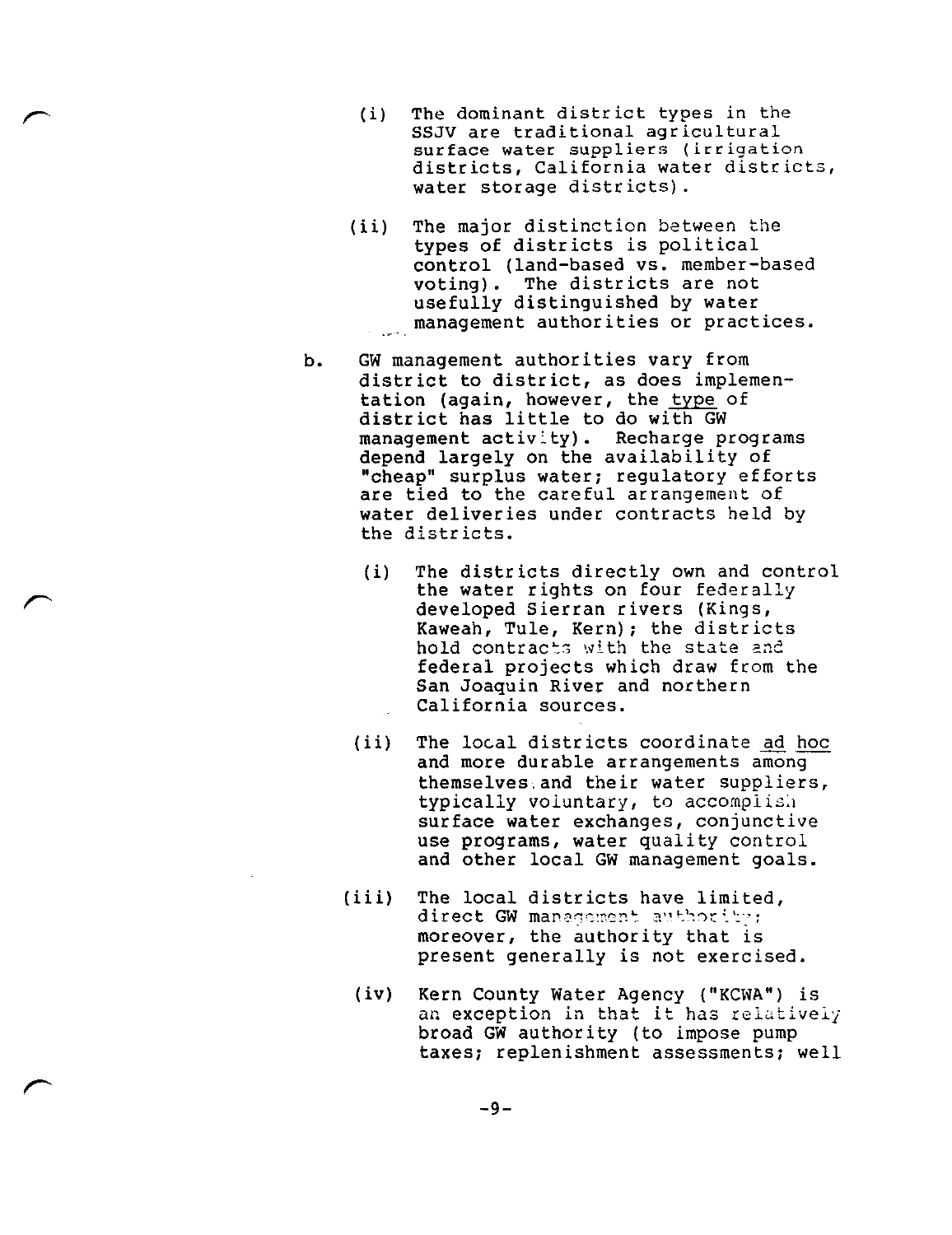registration; conjunctive use programs); however, these authorities are the subject of intense local political resistance, and are seldom exercised.

- (v) Several districts on the Valley's southeast side (Cawelo and Rag Gulch, for example) had their general enabling legislation specially amended for GW management purposes; these authorities have not been exercised.
- 2. State Water Project ("SWP") -- distinctive policies of importance to GW management in the SSJV.
	- a. High water prices which include the variable costs of transporting water, frustrate SWP's overdraft correction goals.
	- b. "Surplus" (lower cost) water is utilized in many district GW recharge programs.
- 3. Federal Central Valley Project ("CV?") policies of importance to GW management.
	- a. Contract allocations are determined partly by overdraft conditions.
	- b. Federal water is much cheaper than SW? water. Federal contractors are thus in a better position to participate in local GW management programs.

# III. Case Study of Groundwater Institutions and Use in the Fresno Area

A. Fresno Irrigation District ("FID"): Groundwater "Fat Cat"

Competition for water in the SSJV strongly favors the East Side (in particular, the Northeast region), as a result of several factors: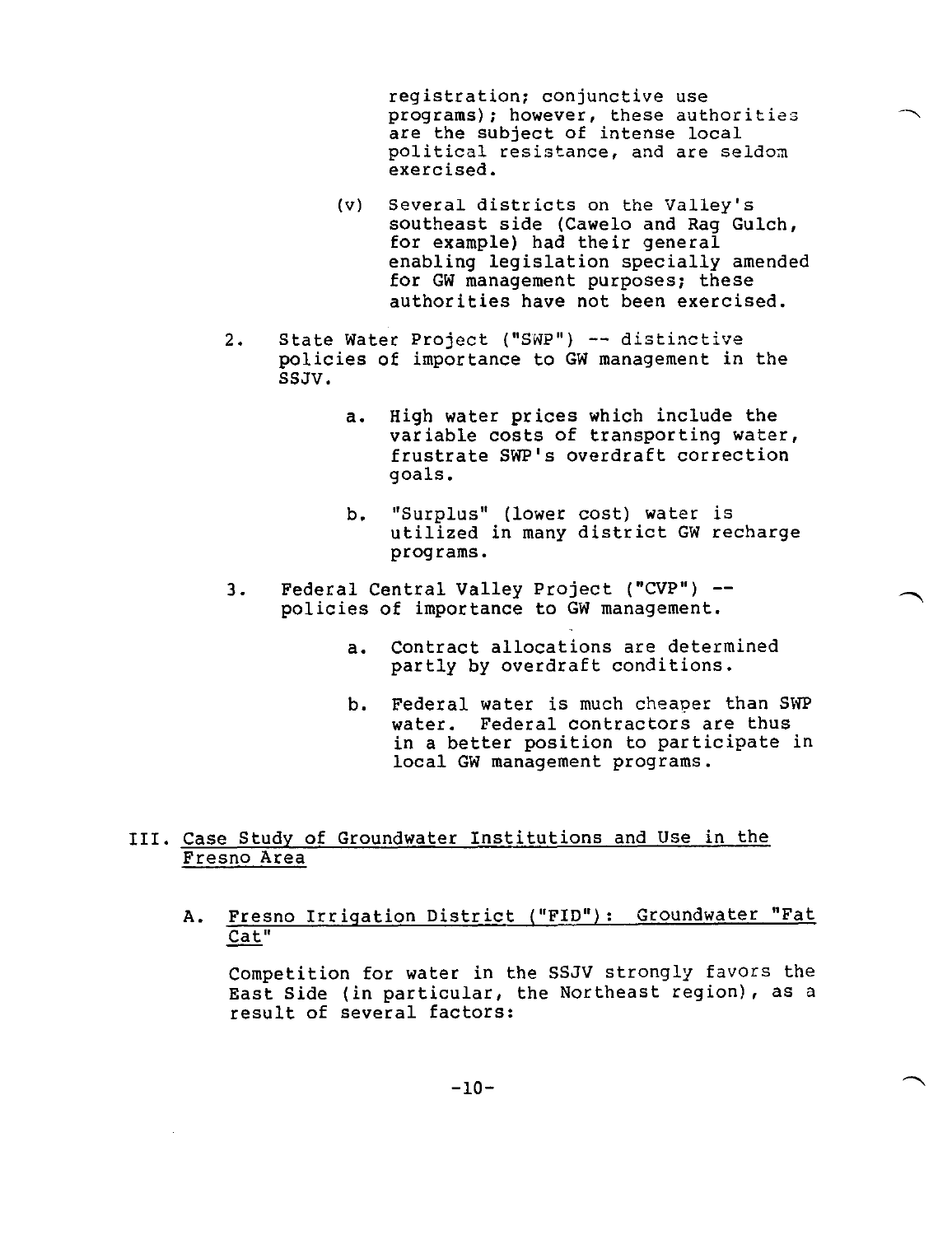- I. Surface water availability, cost and security.
- 2. Gw cost, quality and availability; aquifer rechargeability.
- 3. Land use: type, size of landholdings and status of development.
- B. Patterns of Cooperation

Many of FID's positions and programs reflect standard cooperative efforts which are typical of the Valley's approach to OW management.

- 1. Local "Master Agreement" under Section 208 of Federal Water Pollution Control Act Amendments.
- 2. "Leaky Acres" -- a novel experimental recharge program.
- 3. SSJV Agricultural Water Committee: in this highly political group effort, FID adopts the standard "Valley" position.
	- a. First preference: relieve overdraft by importing surface water.
	- b. Second preference: let overdraft proceed and allow economic forces to dictate which lands will go out of production.
	- c. "Farmer knows best": the view that increasing regulation at the stare level will fail to account for the subtleties of individual district and farm requirements, and will create inefficiences rather than solve problems.
	- d. On-farm conservation is economically unjustified.
		- (i) Percolation losses are not lost (SSJV claims 96% basinwide efficiency).
		- (ii) Evapotranspiration losses cannot feasibly be reduced.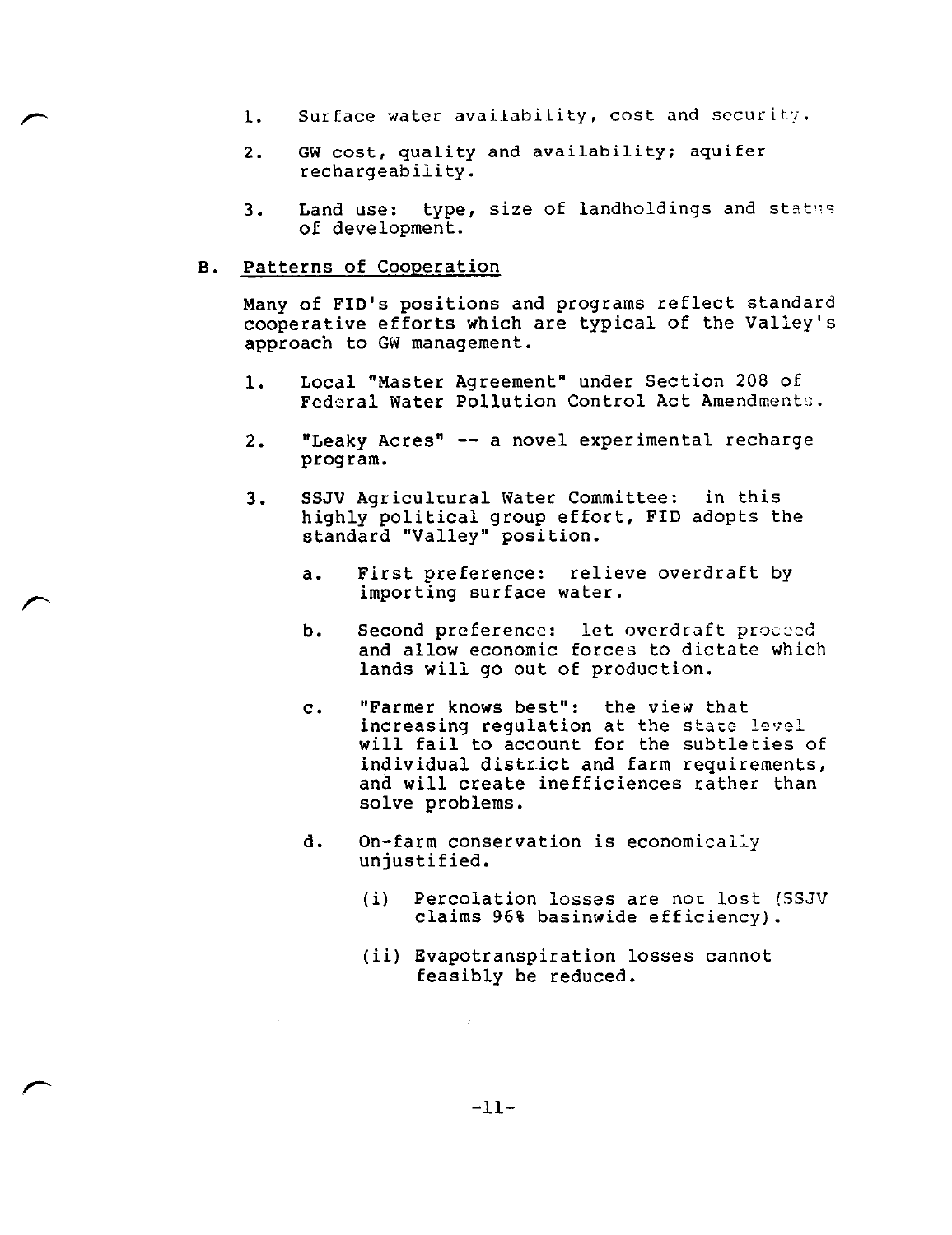C. Patterns of Conflict: FID v. Raisin City

Where FID's interests are adversely affected, it has developed an independent course of action.

- 1. The problem: a loss of recharged water to an unincorporated area.
- 2. FID's solution: state-level GW management legislation which is supported by some districts but threatens many others.

#### D. Conclusions Regarding Motivating Factors at Mork

Although FID shares many goals and interests in common with other SSJV agricultural water users, important factors have dictated an independent course for the district on key issues. Principally, these factors include variations in surface water availability, cost and security; groundwater quality and depth and aquifer rechargeability; and land-use patterns. These variations give the SSJV agricultural community a diversity which must be recognized in statewide water policies.

#### IV. Implications for the Future

A. The Anti-Valley Position

Local goals and patterns are, obviously, only part of the story. Valley critics have radically different priorities and perspectives; these, too, will play a pivotal role in SSJV water policymaking.

- 1. The SSJV is a major cause of the State's water imbalance.
- 2. Given the extensive water developments already in place, environmental protection -- in the North Coast and the Delta particularly -- is the top priority, not enhanced agricultural production.
- 3. The SSJV's disaggregated institutional structure is incapable of generating a rational management response to state and local water supply problems.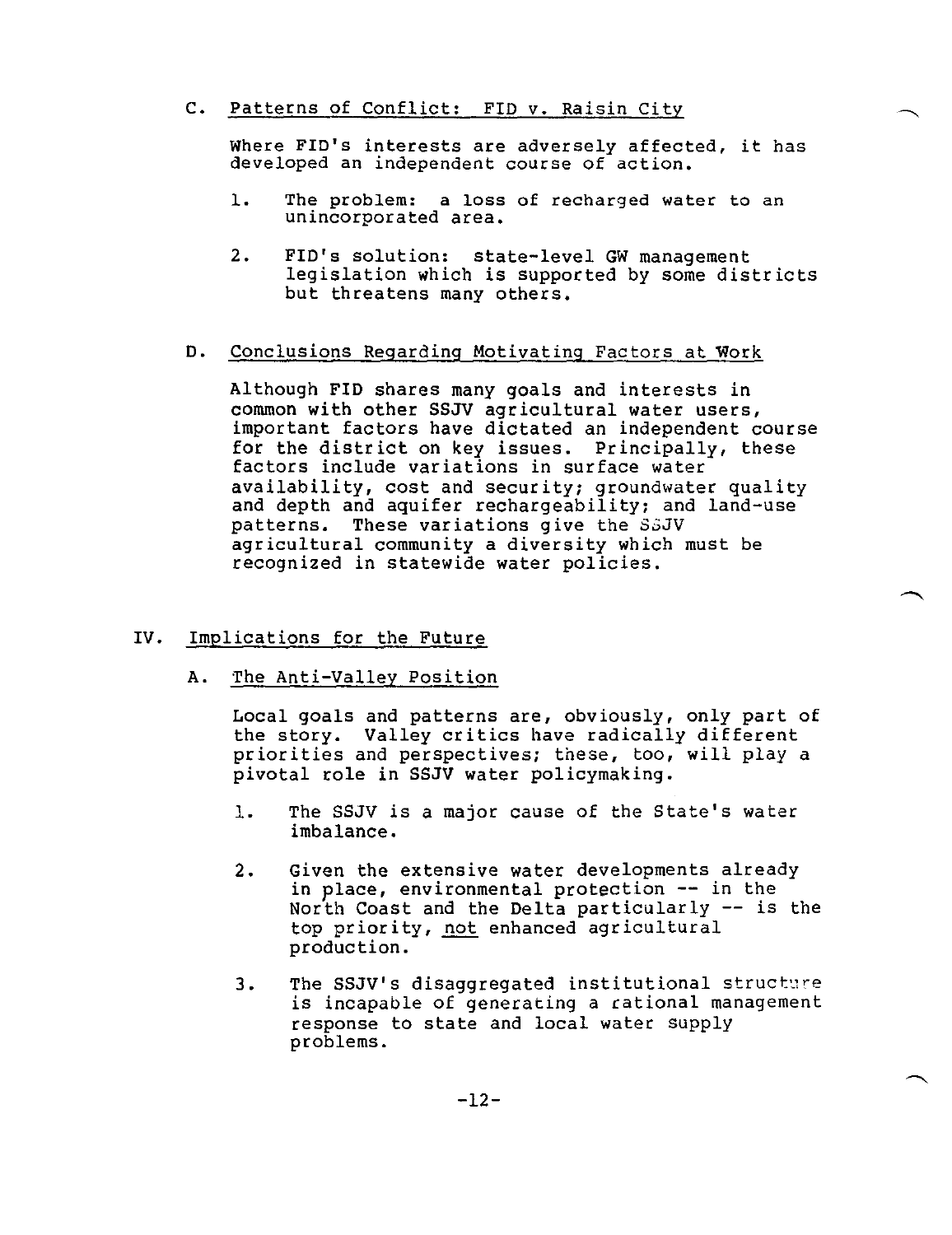4. History will surely repeat itself: new surface water development will not halt or reduce overdraft, but will be used to irrigate new lands and exacerabate overdraft.

#### B. Specific Points of Conflict

- 1. North Coast Rivers: To develop or not to develop? (The rivers currently have state and federal wild and scenic river status.)
- 2. Sacramento/San Joaquin River Delta: How much environmental protection is enough, and how should the burden for salinity control be allocated between the state and federal water projects?
- 3. Agricultural water conversation: Can meaningful amounts of water be saved by economically feasible technologies; are inducements or subsidies required to encourage the adoption of such technologies?

# C. Factors Likely to Affect Future Institutional Arrangements

- 1. Los Angeles water demand -- increasing over time; losing Colorado River water; lacking full entitlement supplies from the SWP; embroiled in public trust litigation over Mono Lake.
- 2. Water pricing policies -- federal and state (effects of renegotiation of Bureau of Reclamation contracts; impact of DWR's new power contracts on economics of pumping SWP water upstream from the Delta, into the SSJV).
- 3. Climate -- annual variations in precipitation and runoff.
- 4. Energy prices (increasing costs of pumping GW and imported surface water.)
- 5. National agricultural priorities and subsidies.
- 6. Growing federal role in GW quality and interstate commerce (implications of SSJV as wholly intrastate aquifer supporting nationally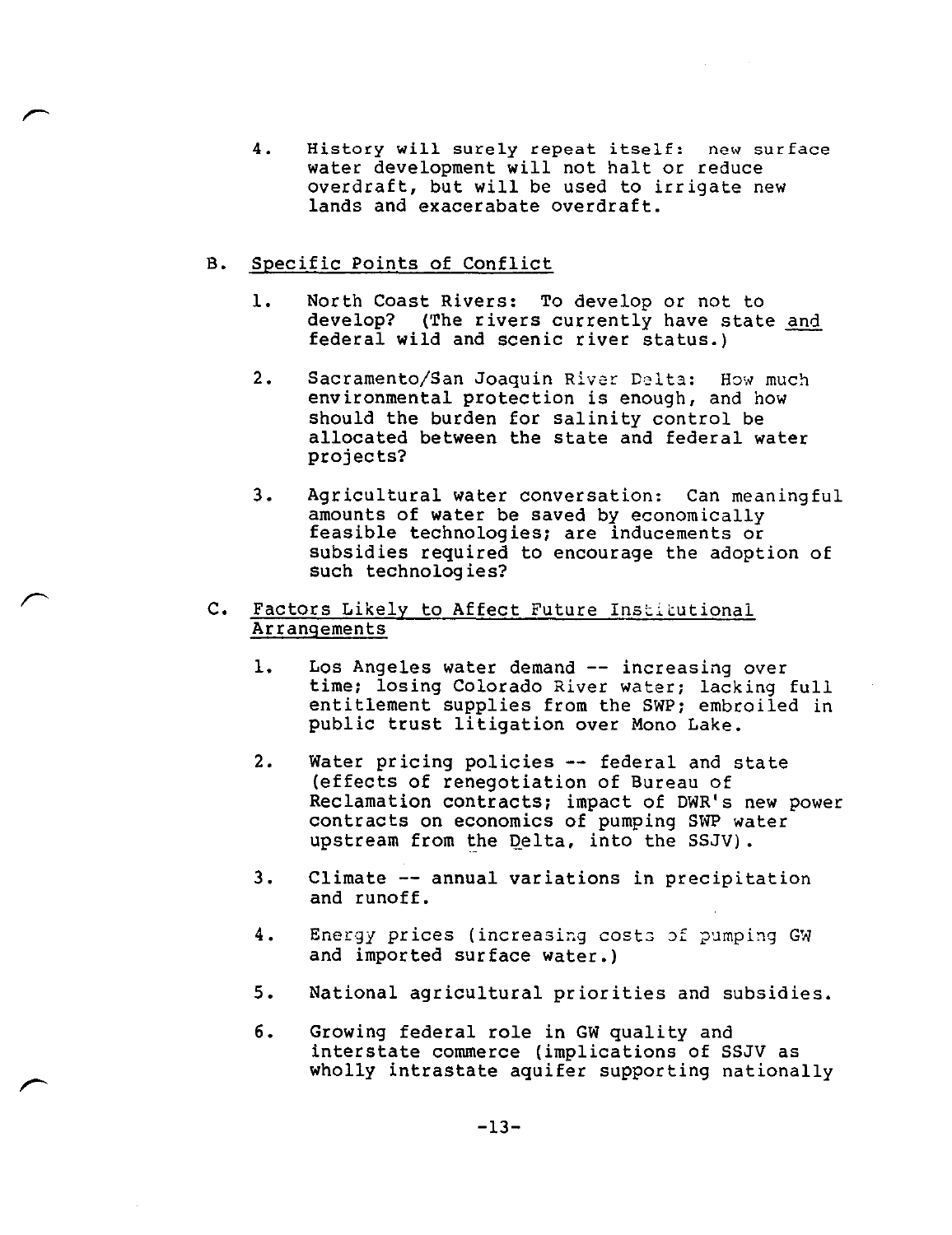significant industry; contrast with interstate aquifers at issue in Sporhase and El Paso cases, and with the extensively studied Ogallala).

#### D. Future Adjustments

Recent developments seem to indicate that:

- 1. State-imposed GW regulation is always a possibility, but is unlikely given current water policies and anti-regulatory attitudes at the state and federal levels.
- 2. Some new water development will occur but will yield higher-priced supplies. Moreover, new development will be limited in scope and impact, and will be conditioned on some conservation/efficiency improvements. Future schemes, therefore, will not disrupt existing allocations and practices, as much as they will rely on additional supplies and a modest strenghtening of regulatory policies.
- 3. To the extent new water development fails to occur, as is entirely possible under present political and fiscal conditions, a premium will be placed on local and intraregional exchanges or trading of water. Local management efforts will be accordingly enhanced. Some marginal farming areas may go out of production. The resulting water allocation patterns may resemble the market model which economists have long sought in the water rights area. However, numerous legal and institutional barriers to a free-trading system will persist. Not the least of these barriers will be uncertainty of title to GW in a heavily overdrafted basin, and to surface water under federal contracts and the new "public trust" obligations of the SWRCB.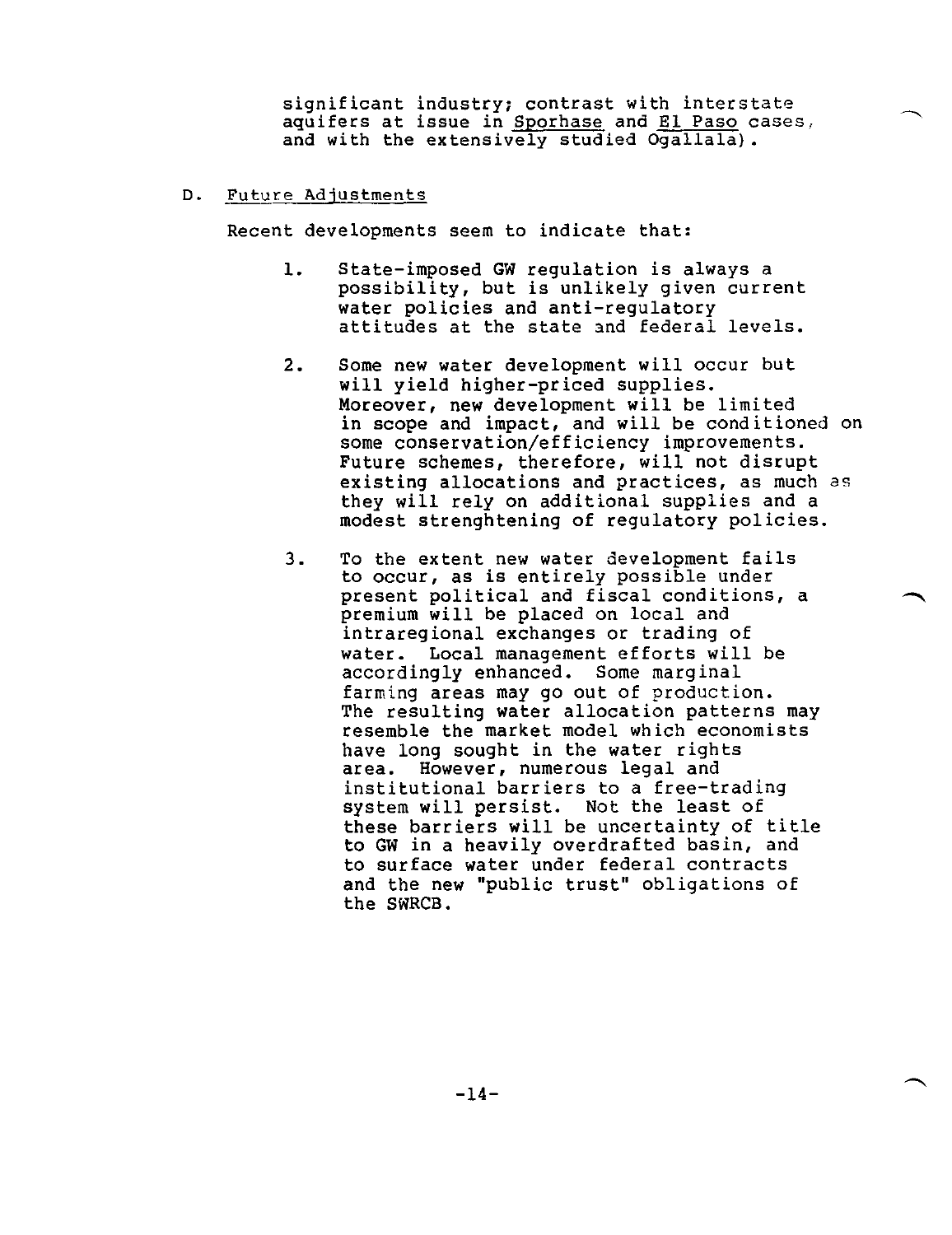

\*.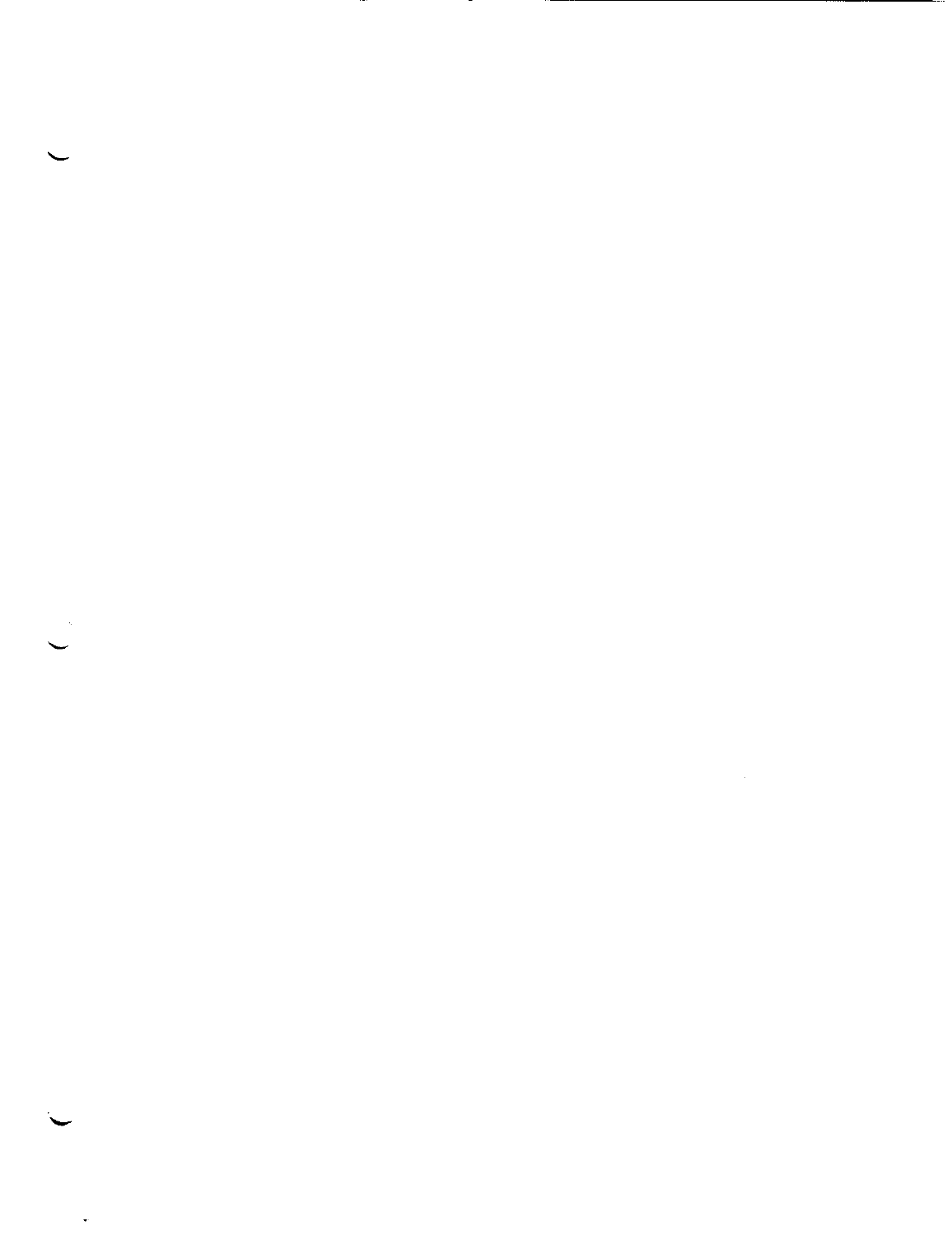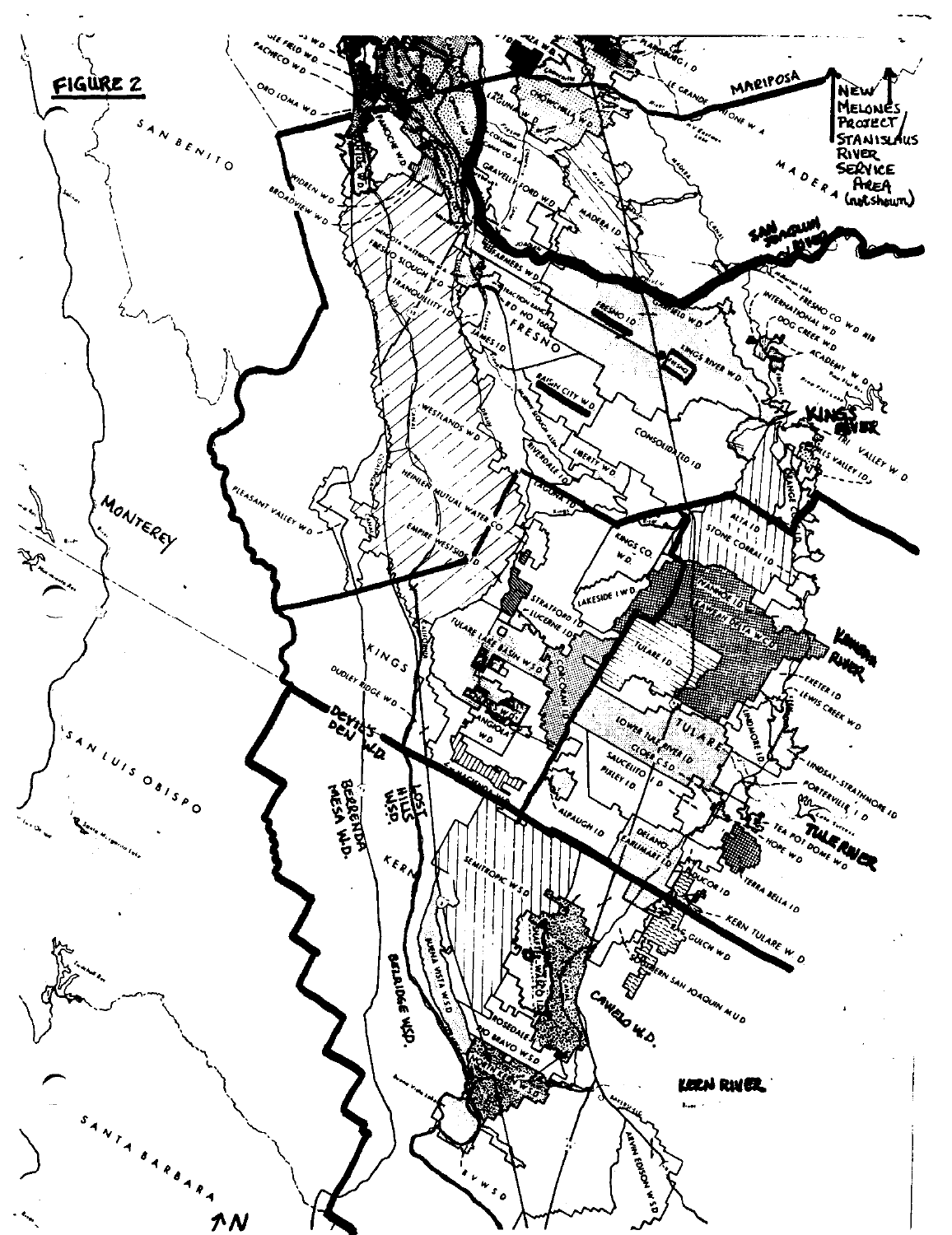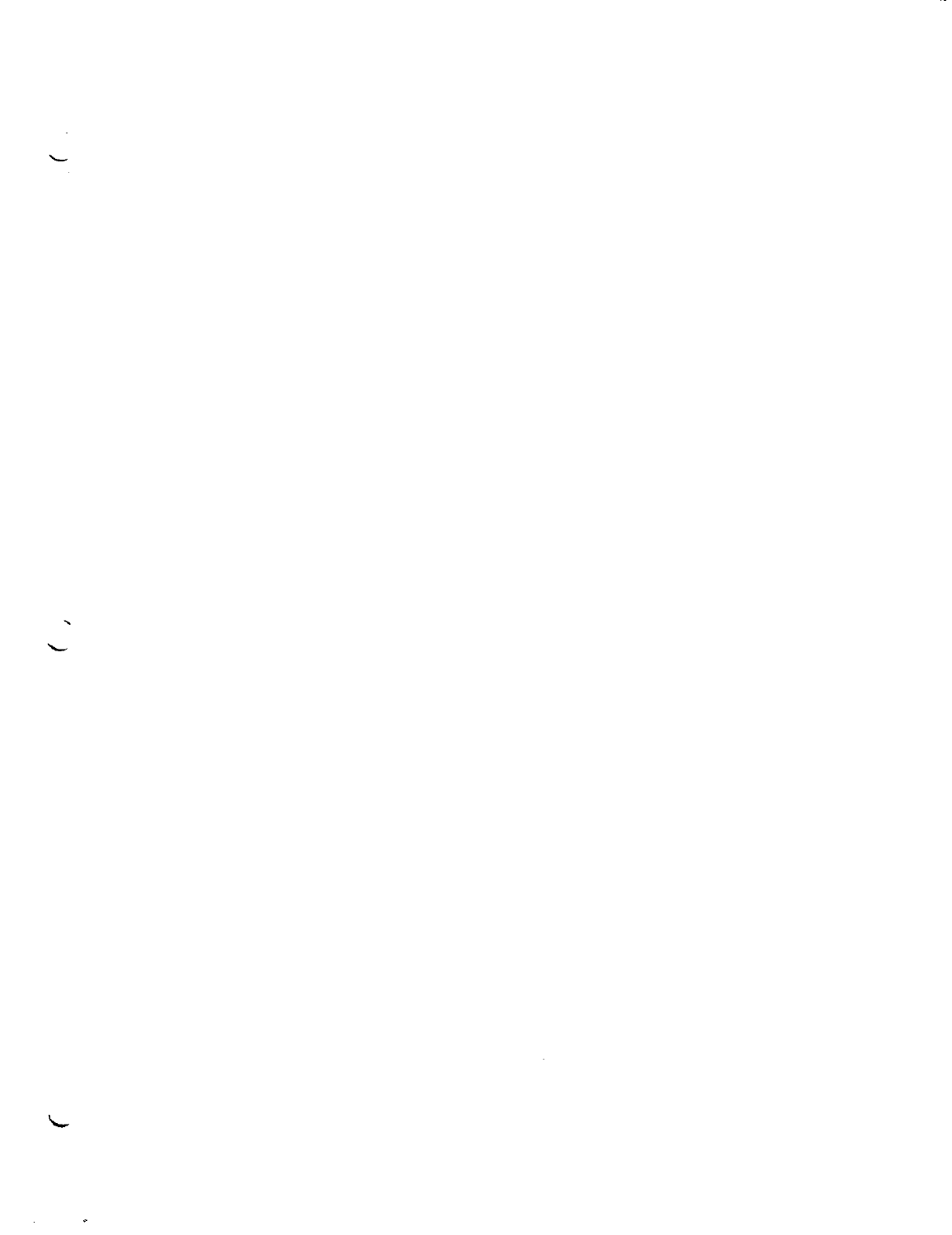$\mathcal{A}$ 

 $\mathcal{L}_{\mathcal{A}}$ 

|                               |                                                                                           | West Side           |                      | East Side                       |                            |                                |  |  |
|-------------------------------|-------------------------------------------------------------------------------------------|---------------------|----------------------|---------------------------------|----------------------------|--------------------------------|--|--|
|                               | W. Fresno<br>I.                                                                           | Kings County<br>II. | III.<br>W. Kern      | E. Fresno<br>IV.<br>V.          | Tulare County              | VI. E. Kern                    |  |  |
| Surface water<br>availability | good                                                                                      | good                | variable             | good                            | variable                   | good                           |  |  |
| Security                      | good                                                                                      | questionable        | questionable         | good                            | good                       |                                |  |  |
| Price                         | 1 <sub>ow</sub>                                                                           | high                | highest in<br>Valley | 1ow                             | <b>low</b>                 |                                |  |  |
| Source                        | <b>SWP</b><br><b>SWP</b><br>$CVP$ (delta)<br>local; CVP I<br>§ II (Sierran)<br>(low salt) |                     |                      |                                 | CVP II<br>(Sierran)        | local; CVP I<br>ξ II (Sierran) |  |  |
| <b>Expand</b>                 |                                                                                           |                     |                      |                                 | $\alpha$ , $\alpha$        |                                |  |  |
| Groundwater<br>availability   | general                                                                                   | general             | partial              | general                         | partial<br>general         |                                |  |  |
| Pumping cost                  | high                                                                                      | high                | high                 | high<br>1 <sub>ow</sub>         |                            | high                           |  |  |
| Rechargeability               | poor                                                                                      | poor                | poor                 | good<br>good                    |                            | good                           |  |  |
| Overdraft                     | currently<br>none                                                                         | moderate<br>to high | high                 | slight<br>$(35,000 \text{ af})$ | high<br>worst in<br>Valley | high                           |  |  |
| <b>Expand</b>                 |                                                                                           |                     |                      |                                 |                            |                                |  |  |
| Land use                      |                                                                                           |                     |                      |                                 |                            |                                |  |  |
| Farm size                     | large                                                                                     | large               | large                | $s$ mall<br>varies              |                            | varies                         |  |  |
| Development                   | full                                                                                      | near full           | not full             | ful1                            | not full                   | near full                      |  |  |
|                               |                                                                                           |                     |                      | Highway                         |                            |                                |  |  |
|                               |                                                                                           |                     |                      | ಹಿ                              |                            |                                |  |  |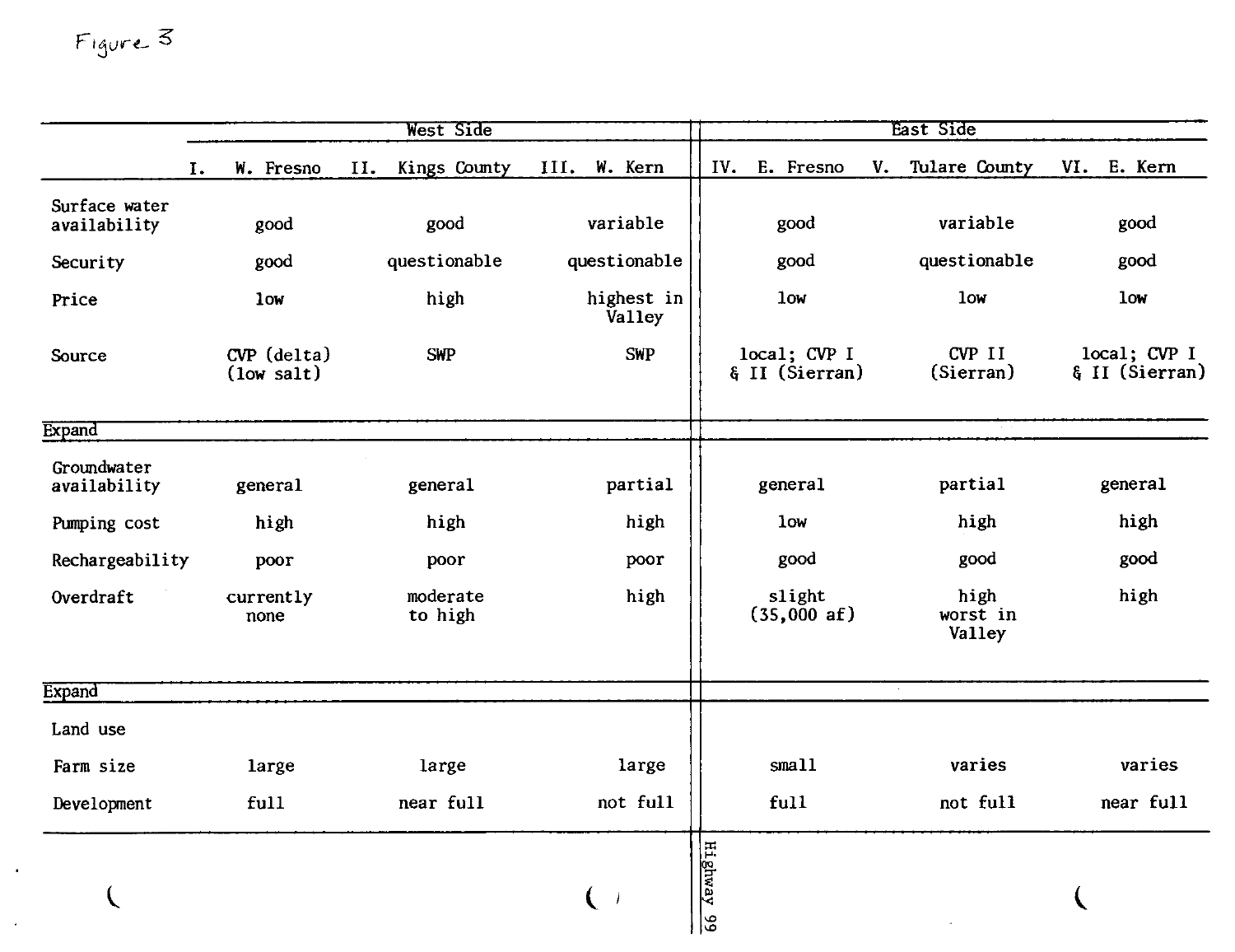$\langle S_{\rm{eff}} \rangle$ 

 $\frac{1}{2} \sum_{i=1}^n \frac{1}{2} \sum_{j=1}^n \frac{1}{2} \sum_{j=1}^n \frac{1}{2} \sum_{j=1}^n \frac{1}{2} \sum_{j=1}^n \frac{1}{2} \sum_{j=1}^n \frac{1}{2} \sum_{j=1}^n \frac{1}{2} \sum_{j=1}^n \frac{1}{2} \sum_{j=1}^n \frac{1}{2} \sum_{j=1}^n \frac{1}{2} \sum_{j=1}^n \frac{1}{2} \sum_{j=1}^n \frac{1}{2} \sum_{j=1}^n \frac{1}{2} \sum_{j=$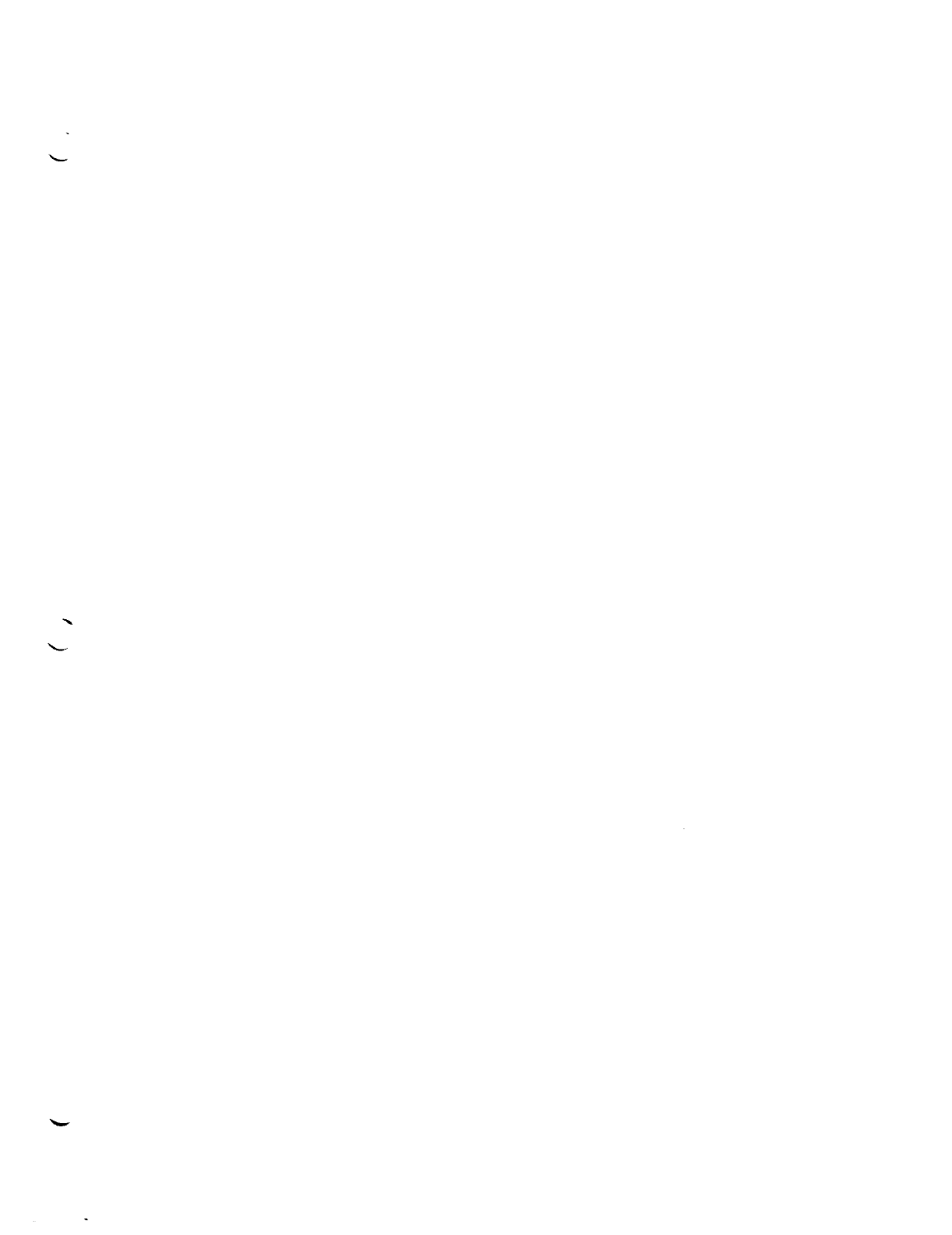Figavt4

 $\mathbf{g}^{\dagger}$ 

∕

 $\sim$ 

STATE AND FEDERAL WATER PROJECT POLICIES AFFECTING

GROUNDWATER USE IN THE SOUTHERN SAN JOAQUIN VALLEY

| Policy |                                       | State Water Project<br>("SWP") |                                                                                                                                                                                      | Central Valley Project<br>("CVP") |                                                                                                                                                |  |
|--------|---------------------------------------|--------------------------------|--------------------------------------------------------------------------------------------------------------------------------------------------------------------------------------|-----------------------------------|------------------------------------------------------------------------------------------------------------------------------------------------|--|
| ı.     | Service Areas/<br>Delivery Conditions | (a)                            | Southwest Side;<br>Kern County                                                                                                                                                       | (a)                               | Northwest Side (Westlands);<br>East Side (includes eastern Kern<br>County)                                                                     |  |
|        |                                       | (b)                            | No acreage<br>limitation                                                                                                                                                             | (b)                               | Acreage limita-<br>tion recently revised (1982<br>Reclamation Reform Act)                                                                      |  |
|        |                                       | (c)                            | No requirements<br>for delivery to<br>existing lands or<br>in lieu of pumping                                                                                                        | (c)                               | Same as SWP                                                                                                                                    |  |
| 2.     | Water Pricing                         | (a)                            | High prices:<br>"full-cost water"<br>-no agricultural<br>interest subsidy<br>-variable transpor-<br>tation costs<br>-"Delta charge"<br>must be paid whether<br>or not water received | (a)                               | Low prices:<br>-agricultural<br>subsidy for<br>eligible lands<br>(interest forgiveness;<br>farmer's ability to pay)                            |  |
|        |                                       | (b)                            | Prices to increase<br>steeply in mid-1980s<br>as present DWR power<br>contracts expire                                                                                               | (b)                               | Prices to increase<br>to "full cost" for<br>excess and leased<br>lands (difficult<br>to say what<br>relationship to<br>SWP prices will become) |  |
| З.     | Surplus Water<br>Programs             | (a)                            | Favorably priced<br>surplus water, with<br>priority for use in<br>groundwater recharge<br>programs                                                                                   | (a)                               | Same as SWP -<br>surplus water is<br>called "Class II"<br>(vs. "Class I")                                                                      |  |
|        |                                       | (b)                            | Availability<br>severely limited if<br>new facilities not<br>for thooming                                                                                                            | (b)                               | Availability not<br>constrained by<br>lack of new<br>facilities to satisfy advance<br>contractual commitments                                  |  |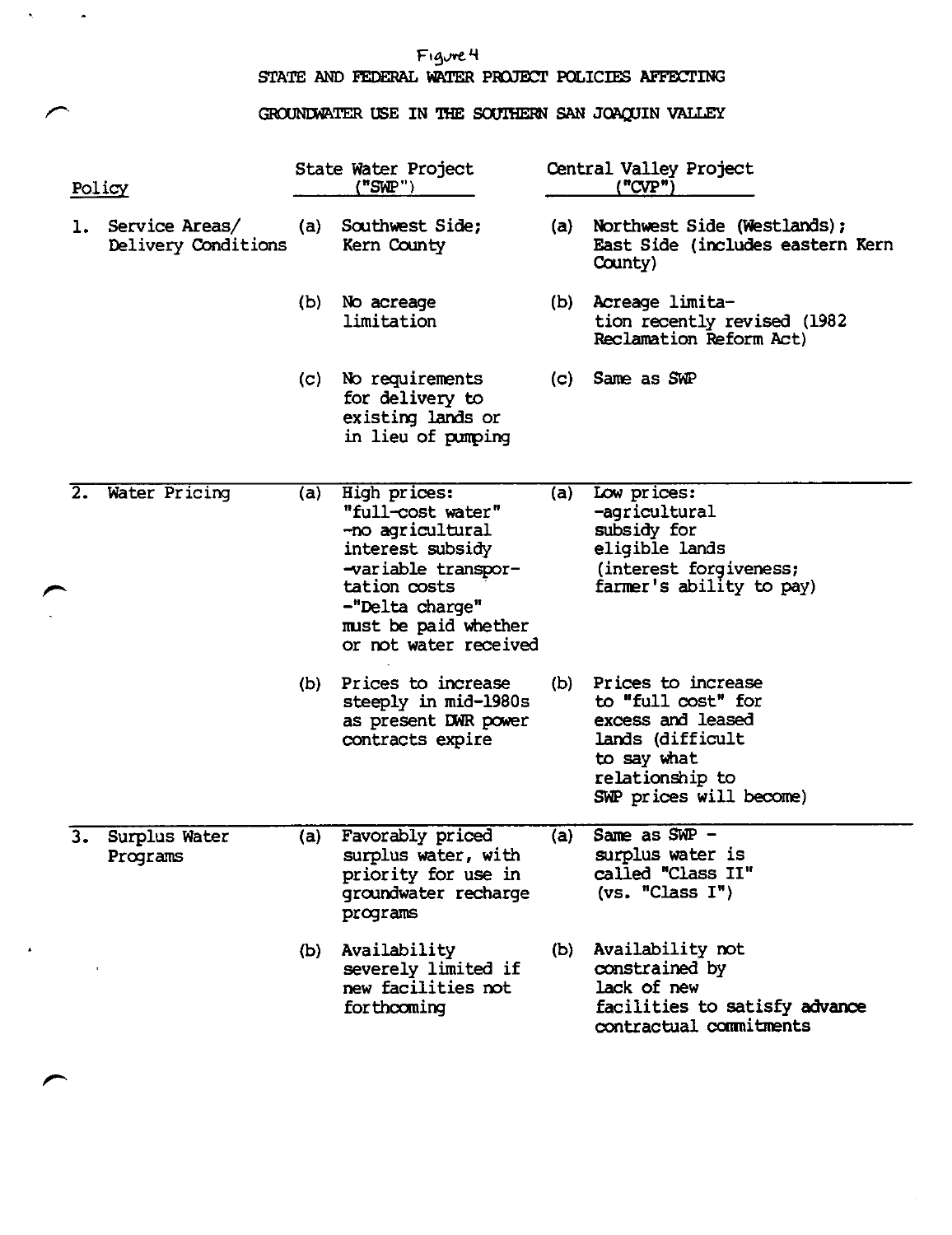$\sigma^2$   $\sim$ 

 $\label{eq:2.1} \frac{1}{2} \left( \frac{1}{2} \right) \left( \frac{1}{2} \right) \left( \frac{1}{2} \right) \left( \frac{1}{2} \right)$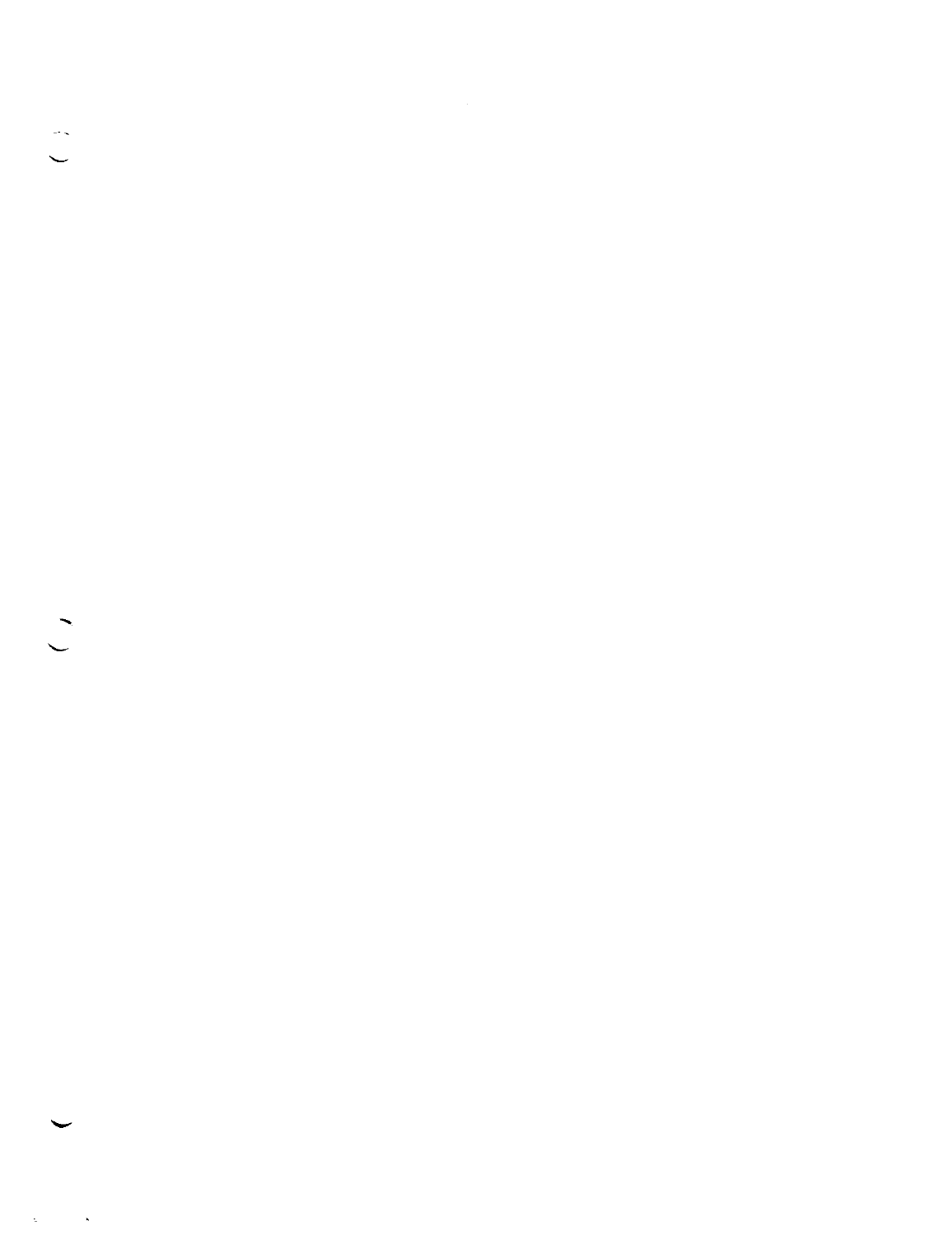| Policy |                                                                    | State Water Project<br>("SWP")                                                                                                                                                          | Central Valley Project<br>("CVP") |                                                                                                                               |  |
|--------|--------------------------------------------------------------------|-----------------------------------------------------------------------------------------------------------------------------------------------------------------------------------------|-----------------------------------|-------------------------------------------------------------------------------------------------------------------------------|--|
| 4.     | Overall Water<br>Availability                                      | Ultimate contractual<br>(a)<br>commitments are<br>double current firm<br>project yield; all<br>contractors face<br>reductions in<br>entitlements if new<br>facilities not<br>authorized |                                   | (a) Contractual<br>commitments match<br>or even fall below<br>currently con-<br>structed capacity                             |  |
|        |                                                                    |                                                                                                                                                                                         | (b)                               | Some uncertainty interjected due<br>to current contract<br>renegotiations, and application of<br>new acreage limitation rules |  |
| 5.     | Possible Future<br>Policies Affecting<br>Groundwater<br>Management | Require direct<br>(a)<br>storage of supplies<br>or delivery only in<br>lieu of pumping                                                                                                  | (a)                               | Same as SWP                                                                                                                   |  |
|        | (b)                                                                | Require conservation<br>and/or groundwater<br>management plans as<br>conditions to<br>entitlement deliveries                                                                            | (b)                               | Same as SWP                                                                                                                   |  |
|        | (c)                                                                | Assert control over<br>percolated project<br>water, if not<br>directly stored                                                                                                           | (C) —                             | Same as SWP                                                                                                                   |  |
|        | (d)                                                                | Manipulate pricing<br>to encourage improved<br>conjunctive use<br>(may require specific<br>legislative<br>authorization)                                                                |                                   | Same as SWP                                                                                                                   |  |
|        | (e)                                                                | Encourage surface<br>water transfers<br>between state and<br>federal contractors<br>in Southern Valley<br>and possibly other<br>parts of the State                                      | (e)                               | Same as SWP (in<br>conjunction with<br>it)                                                                                    |  |

 $\ddot{\phantom{0}}$